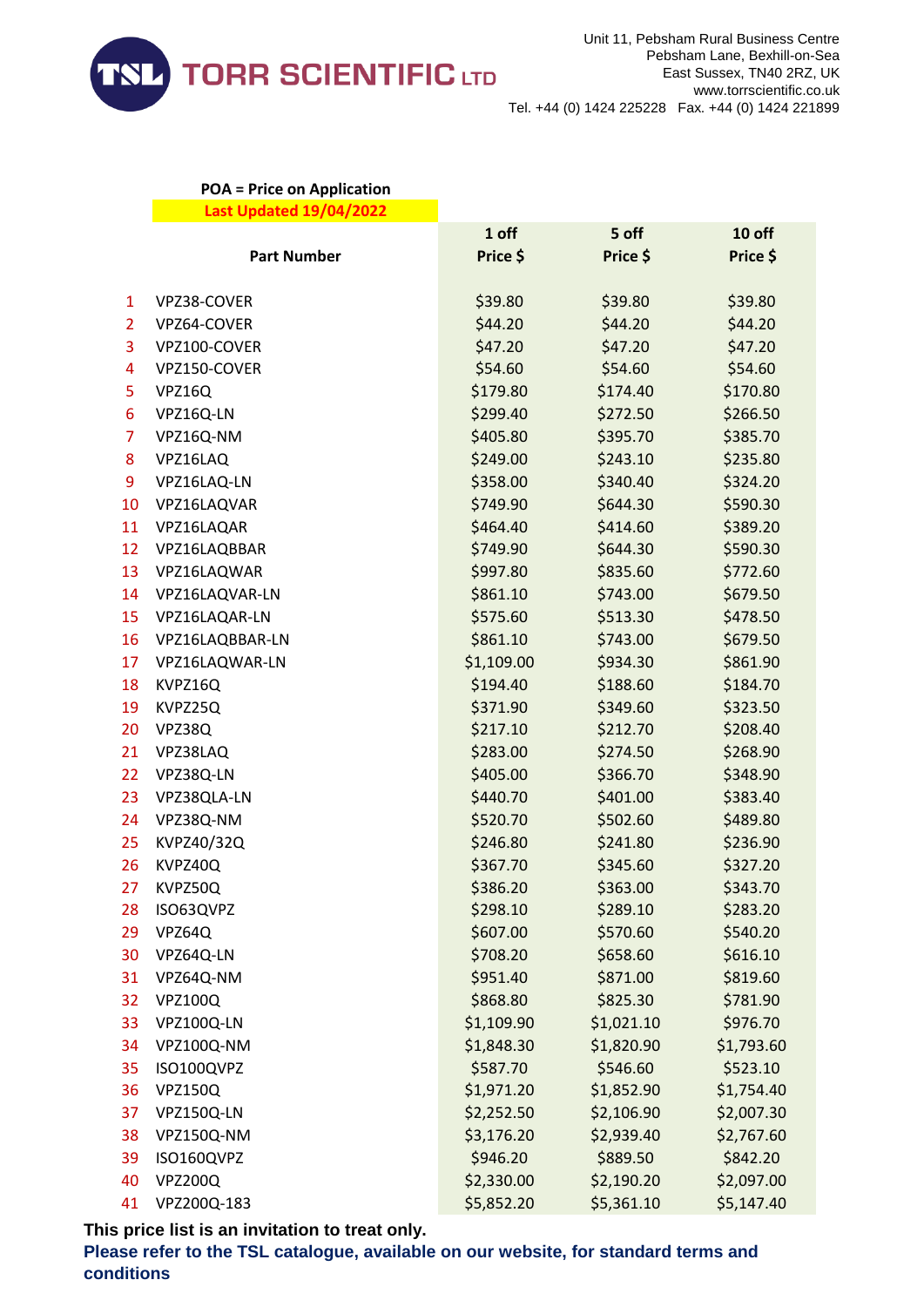

| 42 | BVPZ16Q            | \$177.20   | \$171.00   | \$166.70   |
|----|--------------------|------------|------------|------------|
| 43 | BVPZ16Q-LN         | \$305.40   | \$276.60   | \$269.20   |
| 44 | BVPZ16Q-NM         | \$435.10   | \$420.00   | \$409.30   |
| 45 | BKVPZ16Q           | \$202.30   | \$195.30   | \$190.30   |
| 46 | BKVPZ25Q           | \$386.90   | \$361.90   | \$333.30   |
| 47 | BVPZ38Q            | \$225.80   | \$220.20   | \$214.70   |
| 48 | BVPZ38LAQ          | \$288.70   | \$278.70   | \$271.60   |
| 49 | BVPZ38Q-LN         | \$405.00   | \$366.70   | \$348.90   |
| 50 | BVPZ38QLA-LN       | \$449.50   | \$407.00   | \$387.20   |
| 51 | BVPZ38Q-NM         | \$520.70   | \$502.60   | \$489.80   |
| 52 | <b>BKVPZ40/32Q</b> | \$256.70   | \$250.40   | \$244.10   |
| 53 | BKVPZ40Q           | \$382.50   | \$357.80   | \$337.10   |
| 54 | BKVPZ50Q           | \$401.80   | \$375.80   | \$354.10   |
| 55 | BISO63QVPZ         | \$304.00   | \$293.50   | \$286.00   |
| 56 | BVPZ64Q            | \$568.80   | \$526.40   | \$495.70   |
| 57 | BVPZ64Q-LN         | \$722.30   | \$668.50   | \$622.30   |
| 58 | BVPZ64Q-NM         | \$951.40   | \$871.00   | \$819.60   |
| 59 | BVPZ64QVAR-NM      | \$1,552.50 | \$1,421.30 | \$1,106.80 |
| 60 | BVPZ64QVAR-NM-L20  | \$2,139.90 | \$2,022.90 | \$1,907.00 |
| 61 | BVPZ64QVAR-TI      | <b>POA</b> | <b>POA</b> | <b>POA</b> |
| 62 | BVPZ100Q           | \$903.90   | \$854.50   | \$805.50   |
| 63 | BVPZ100Q-LN        | \$1,132.10 | \$1,036.40 | \$986.50   |
| 64 | BVPZ100Q-NM        | \$1,848.30 | \$1,820.90 | \$1,793.60 |
| 65 | BISO100QVPZ        | \$599.50   | \$554.80   | \$528.30   |
| 66 | BVPZ150Q           | \$1,961.10 | \$1,814.80 | \$1,708.80 |
| 67 | BVPZ150Q-LN        | \$2,252.50 | \$2,106.90 | \$2,007.30 |
| 68 | BVPZ150Q-NM        | \$3,176.20 | \$2,939.40 | \$2,767.60 |
| 69 | BISO160QVPZ        | \$965.20   | \$902.80   | \$850.60   |
| 70 | BVPZ200Q           | \$2,376.60 | \$2,223.00 | \$2,118.00 |
| 71 | VPR38-111-Q        | <b>POA</b> | <b>POA</b> | <b>POA</b> |
| 72 | VPR64-138-Q        | <b>POA</b> | <b>POA</b> | <b>POA</b> |
| 73 | VPR64/38-80-Q      | <b>POA</b> | <b>POA</b> | <b>POA</b> |
| 74 | VPR100-201-Q       | <b>POA</b> | <b>POA</b> | <b>POA</b> |
| 75 | VPR150-330-Q       | <b>POA</b> | <b>POA</b> | <b>POA</b> |
| 76 | VPR200-330-Q       | <b>POA</b> | <b>POA</b> | <b>POA</b> |
| 77 | <b>VPZ16</b>       | \$81.10    | \$66.50    | \$60.10    |
| 78 | VPZ16-LN           | \$157.80   | \$153.00   | \$146.70   |
| 79 | KVPZ16             | \$100.20   | \$96.20    | \$92.40    |
| 80 | KVPZ25             | \$110.50   | \$105.00   | \$99.50    |
| 81 | VPZ38              | \$82.90    | \$74.00    | \$69.00    |
| 82 | VPZ38LA            | \$92.90    | \$84.90    | \$76.80    |
| 83 | VPZ38-LN           | \$205.30   | \$203.20   | \$201.20   |
| 84 | VPZ38LA-LN         | \$216.50   | \$214.30   | \$212.10   |
| 85 | KVPZ40LA           | \$116.40   | \$111.80   | \$107.30   |
| 86 | KVPZ50             | \$120.90   | \$119.60   | \$117.20   |
| 87 | VPZ50              | \$168.40   | \$165.10   | \$158.30   |
| 88 | ISO63VPZ           | \$108.60   | \$107.50   | \$106.40   |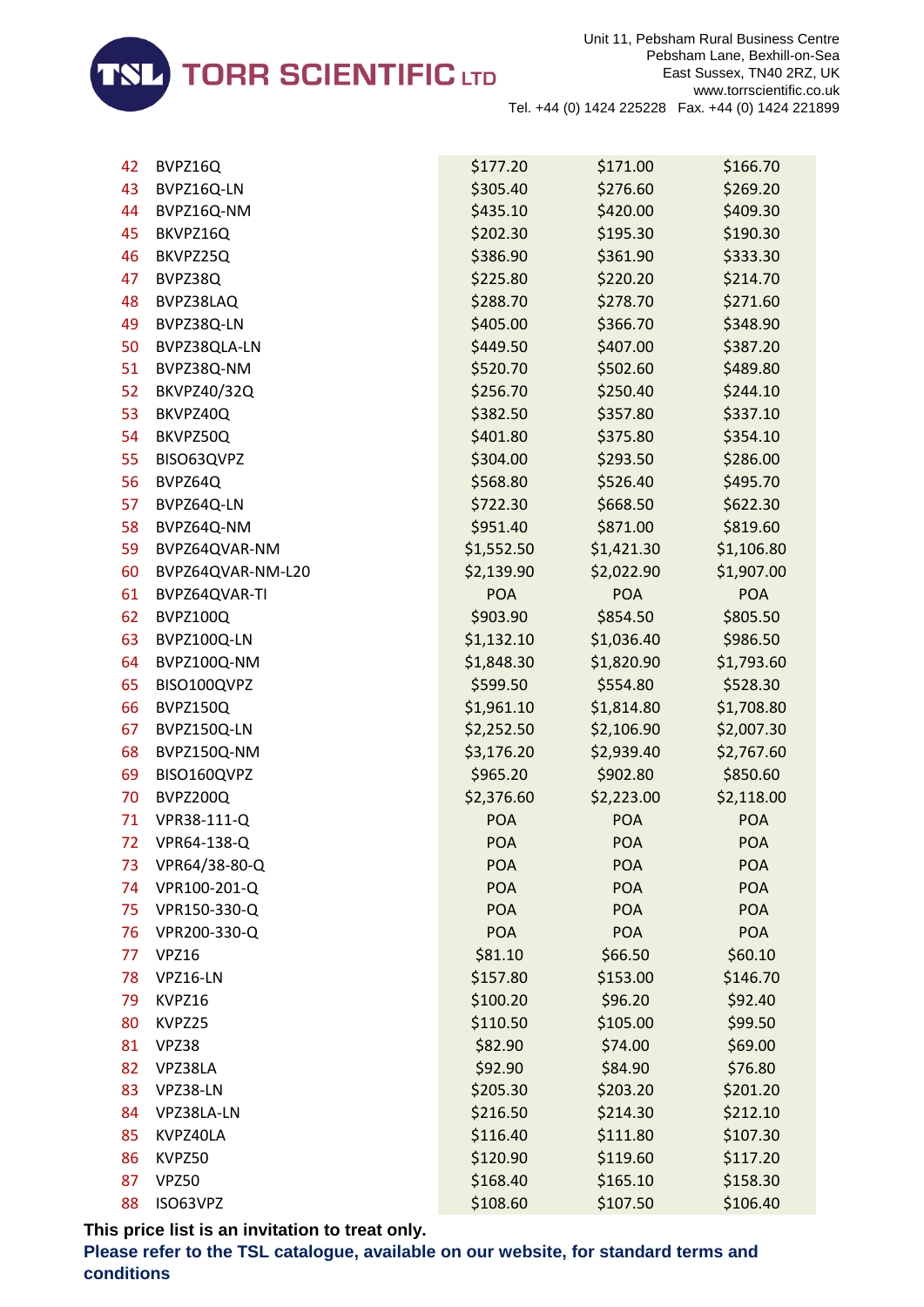

| 89  | <b>VPZ64</b>     | \$136.00   | \$121.80   | \$113.30   |
|-----|------------------|------------|------------|------------|
| 90  | VPZ64LA          | \$229.80   | \$227.50   | \$225.20   |
| 91  | VPZ64-LN         | \$302.90   | \$299.90   | \$296.80   |
| 92  | <b>VPZ100</b>    | \$287.50   | \$284.70   | \$283.10   |
| 93  | <b>VPZ100-LN</b> | \$540.10   | \$534.70   | \$529.30   |
| 94  | ISO100VPZ        | \$147.40   | \$145.90   | \$143.00   |
| 95  | <b>VPZ150</b>    | \$524.00   | \$521.70   | \$519.70   |
| 96  | <b>VPZ150-LN</b> | \$805.60   | \$797.50   | \$789.50   |
| 97  | <b>ISO160VPZ</b> | \$265.20   | \$262.60   | \$257.30   |
| 98  | <b>VPZ200</b>    | \$604.10   | \$598.00   | \$592.00   |
| 99  | VPZ16ITO         | \$245.00   | \$182.90   | \$172.20   |
| 100 | VPZ16ITO-LN      | \$349.10   | \$253.60   | \$235.10   |
| 101 | KVPZ16ITO        | \$295.00   | \$229.00   | \$219.10   |
| 102 | KVPZ25ITO        | \$399.50   | \$306.10   | \$253.20   |
| 103 | VPZ38ITO         | \$260.00   | \$209.60   | \$195.70   |
| 104 | VPZ38ITO-LN      | \$418.00   | \$328.60   | \$306.30   |
| 105 | KVPZ40/32ITO     | \$293.00   | \$236.10   | \$223.40   |
| 106 | KVPZ50/32ITO     | \$321.30   | \$262.20   | \$248.20   |
| 107 | ISO63/32VPZITO   | \$307.10   | \$247.60   | \$234.20   |
| 108 | VPZ64ITO         | \$321.60   | \$256.00   | \$235.70   |
| 109 | VPZ64ITO-LN      | \$528.70   | \$441.90   | \$397.90   |
| 110 | VPZ100ITO        | \$482.40   | \$460.80   | \$449.00   |
| 111 | VPZ100ITO-LN     | \$689.20   | \$658.40   | \$641.50   |
| 112 | ISO100VPZITO     | \$357.90   | \$288.50   | \$265.80   |
| 113 | VPZ150ITO        | \$732.20   | \$706.70   | \$645.20   |
| 114 | VPZ150ITO-LN     | \$1,021.10 | \$965.30   | \$930.20   |
| 115 | ISO160VPZITO     | \$529.10   | \$510.70   | \$497.70   |
| 116 | VPZ200ITO        | \$1,153.90 | \$1,125.30 | \$1,062.60 |
| 117 | VPZ16LG          | \$136.80   | \$132.00   | \$121.90   |
| 118 | VPZ16LG-LN       | \$242.30   | \$226.70   | \$216.00   |
| 119 | VPZ38LG          | \$159.30   | \$157.00   | \$154.60   |
| 120 | VPZ38LG-LN       | \$336.20   | \$314.50   | \$299.70   |
| 121 | VPZ64LG          | \$255.50   | \$246.60   | \$240.40   |
|     | 122 VPZ64LG-LN   | \$443.10   | \$414.50   | \$399.30   |
| 123 | <b>VPZ100LG</b>  | \$489.90   | \$482.60   | \$446.30   |
| 124 | ISO100VPZ-LG     | \$458.40   | \$451.60   | \$418.20   |
| 125 | VPZ100LG-LN      | \$735.80   | \$688.20   | \$677.60   |
| 126 | <b>VPZ150LG</b>  | \$709.30   | \$698.80   | \$688.30   |
| 127 | VPZ150LG-LN      | \$1,181.30 | \$1,069.70 | \$1,041.10 |
| 128 | VPZ16ITOLG       | \$316.00   | \$251.60   | \$237.80   |
| 129 | VPZ16ITOLG-LN    | \$451.10   | \$327.70   | \$321.60   |
| 130 | VPZ38ITOLG       | \$347.60   | \$294.00   | \$275.40   |
| 131 | VPZ38ITOLG-LN    | \$536.20   | \$426.90   | \$414.20   |
| 132 | VPZ64ITOLG       | \$473.10   | \$367.20   | \$346.70   |
| 133 | VPZ64ITOLG-LN    | \$673.60   | \$583.20   | \$540.30   |
| 134 | VPZ100ITOLG      | \$677.20   | \$626.70   | \$590.10   |
| 135 | VPZ100ITOLG-LN   | \$929.00   | \$887.50   | \$846.30   |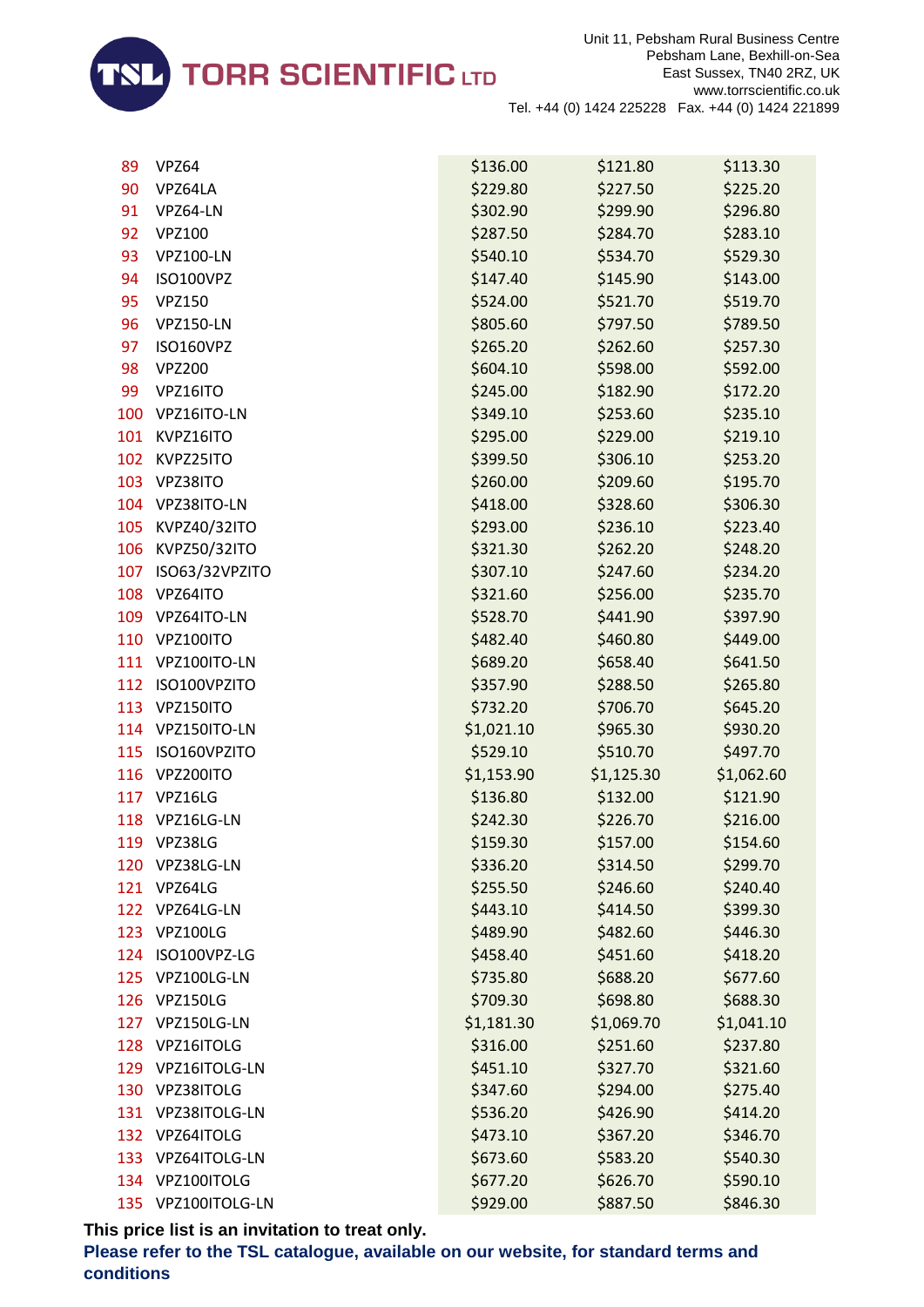

| 136 | VPZ150ITOLG        | \$1,071.50 | \$1,012.90 | \$933.60   |
|-----|--------------------|------------|------------|------------|
|     | 137 VPZ150ITOLG-LN | \$1,430.70 | \$1,295.50 | \$1,246.60 |
| 138 | BVPZ16-NM          | \$495.60   | \$468.50   | \$446.60   |
| 139 | BVPZ38-NM          | \$565.30   | \$534.40   | \$515.00   |
| 140 | BVPZ64-NM          | \$742.10   | \$716.40   | \$624.60   |
| 141 | BVPZ100-NM         | \$2,223.20 | \$2,079.50 | \$1,981.20 |
| 142 | BVPZ150-NM         | \$2,568.80 | \$2,402.80 | \$2,289.30 |
| 143 | VPR38-111          | <b>POA</b> | <b>POA</b> | <b>POA</b> |
| 144 | VPR64-138          | <b>POA</b> | <b>POA</b> | <b>POA</b> |
| 145 | VPR64/38-80        | <b>POA</b> | <b>POA</b> | <b>POA</b> |
| 146 | VPR100-201         | <b>POA</b> | <b>POA</b> | <b>POA</b> |
| 147 | VPR150-330         | <b>POA</b> | <b>POA</b> | <b>POA</b> |
| 148 | VPR200-330         | <b>POA</b> | <b>POA</b> | POA        |
| 149 | VPZ16S-200         | \$205.10   | \$200.00   | \$195.00   |
| 150 | VPZ16S-LN-200      | \$330.70   | \$322.50   | \$314.40   |
|     | 151 VPZ16S-NM-200  | \$487.50   | \$465.80   | \$444.20   |
| 152 | KVPZ16S-200        | \$249.70   | \$246.00   | \$239.80   |
| 153 | KVPZ25S-200        | \$457.60   | \$405.30   | \$380.60   |
| 154 | VPZ23S-200         | \$363.40   | \$358.00   | \$349.10   |
| 155 | VPZ38S-200         | \$283.60   | \$276.60   | \$269.60   |
| 156 | VPZ38LAS-200       | \$327.60   | \$319.50   | \$311.50   |
| 157 | VPZ38S-LN-200      | \$416.90   | \$398.30   | \$379.80   |
| 158 | VPZ38LAS-LN-200    | \$460.90   | \$440.30   | \$419.90   |
| 159 | VPZ38S-NM-200      | \$576.80   | \$562.50   | \$548.30   |
| 160 | KVPZ40/32S-200     | \$313.50   | \$305.80   | \$298.00   |
| 161 | KVPZ40S-200        | \$483.60   | \$442.70   | \$426.20   |
| 162 | KVPZ50S-200        | \$503.50   | \$461.00   | \$443.70   |
| 163 | VPZ64S-200         | \$619.20   | \$573.00   | \$551.80   |
| 164 | VPZ64S-LN-200      | \$687.60   | \$670.60   | \$640.10   |
| 165 | VPZ64S-NM-200      | \$931.90   | \$918.10   | \$895.10   |
| 166 | ISO63SVPZ-200      | \$343.40   | \$334.90   | \$326.50   |
| 167 | VPZ100S-200        | \$1,323.80 | \$1,251.40 | \$1,179.70 |
| 168 | VPZ100S-LN-200     | \$1,463.70 | \$1,369.20 | \$1,304.50 |
| 169 | VPZ100S-NM-200     | \$2,988.60 | \$2,795.50 | \$2,693.00 |
| 170 | ISO100SVPZ-200     | \$649.20   | \$600.80   | \$578.60   |
| 171 | VPZ150S-200        | \$3,461.40 | \$3,272.30 | \$3,084.80 |
| 172 | VPZ150S-LN-200     | \$3,700.50 | \$3,461.50 | \$3,261.20 |
| 173 | VPZ150S-NM-200     | \$4,792.10 | \$4,673.20 | \$4,413.00 |
| 174 | ISO160SVPZ-200     | \$1,372.50 | \$1,283.90 | \$1,223.20 |
| 175 | VPZ200S-200        | \$3,828.90 | \$3,619.60 | \$3,450.10 |
| 176 | <b>VPZ16S</b>      | \$213.70   | \$208.40   | \$203.10   |
| 177 | VPZ16S-LN          | \$344.50   | \$335.90   | \$327.50   |
| 178 | VPZ16S-NM          | \$507.90   | \$485.20   | \$462.70   |
| 179 | KVPZ16S            | \$260.10   | \$256.20   | \$249.80   |
| 180 | KVPZ25S            | \$476.70   | \$422.20   | \$396.50   |
| 181 | VPZ23S             | \$378.60   | \$373.00   | \$363.60   |
| 182 | VPZ38S             | \$295.40   | \$288.10   | \$280.80   |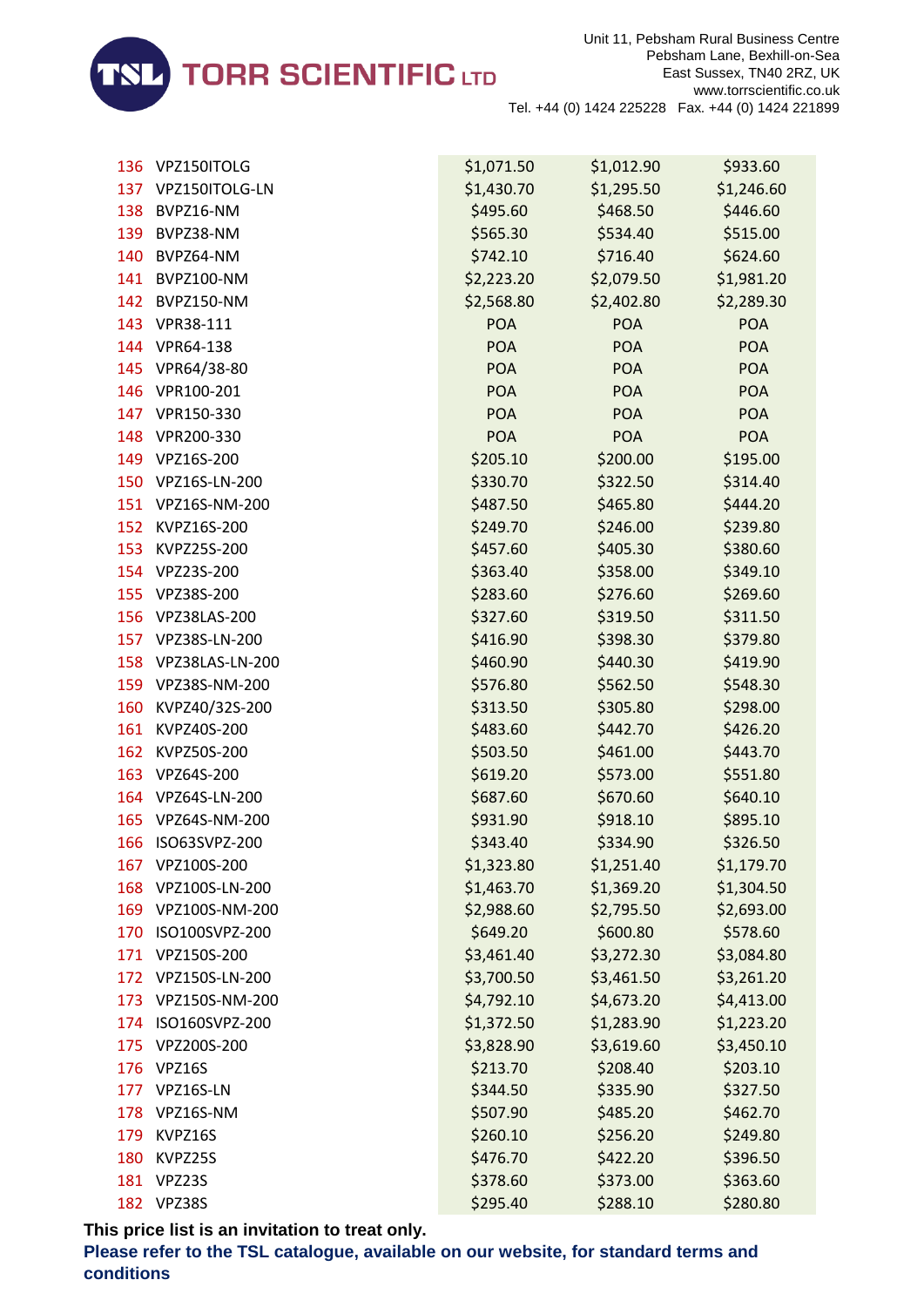

| 183 | VPZ38LAS          | \$341.30    | \$332.80    | \$324.40    |
|-----|-------------------|-------------|-------------|-------------|
| 184 | VPZ38S-LN         | \$434.30    | \$414.90    | \$395.60    |
| 185 | VPZ38LAS-LN       | \$480.10    | \$458.60    | \$437.40    |
| 186 | VPZ38S-NM         | \$600.80    | \$585.90    | \$571.20    |
| 187 | VPZ38SVAR-NM      | \$1,087.30  | \$1,065.50  | \$1,054.70  |
| 188 | KVPZ40/32S        | \$326.60    | \$318.50    | \$310.50    |
| 189 | KVPZ40S           | \$503.70    | \$461.20    | \$443.90    |
| 190 | KVPZ50S           | \$524.50    | \$480.20    | \$462.20    |
| 191 | VPZ64S            | \$644.90    | \$539.10    | \$517.30    |
| 192 | VPZ64S-LN         | \$716.30    | \$698.50    | \$666.70    |
| 193 | VPZ64S-NM         | \$970.80    | \$956.40    | \$932.40    |
| 194 | ISO63SVPZ         | \$604.20    | \$553.10    | \$532.50    |
| 195 | <b>VPZ100S</b>    | \$1,378.90  | \$1,262.40  | \$1,187.90  |
| 196 | <b>VPZ100S-LN</b> | \$1,524.70  | \$1,426.20  | \$1,358.80  |
| 197 | VPZ100S-NM        | \$3,113.10  | \$2,912.00  | \$2,805.20  |
| 198 | ISO100SVPZ        | \$676.30    | \$625.80    | \$602.70    |
| 199 | <b>VPZ150S</b>    | \$3,605.70  | \$3,301.00  | \$3,106.20  |
| 200 | <b>VPZ150S-LN</b> | \$3,854.70  | \$3,605.70  | \$3,397.10  |
| 201 | VPZ150S-NM        | \$4,991.80  | \$4,868.00  | \$4,596.80  |
| 202 | ISO160SVPZ        | \$1,427.70  | \$1,335.50  | \$1,272.30  |
| 203 | <b>VPZ200S</b>    | \$3,988.40  | \$3,770.40  | \$3,593.90  |
| 204 | BVPZ16ZnSe        | \$512.30    | \$484.30    | \$415.90    |
| 205 | BVPZ16ZnSe-LN     | \$686.10    | \$614.50    | \$536.70    |
| 206 | BVPZ16ZnSe-NM     | \$888.20    | \$804.30    | \$730.00    |
| 207 | BKVPZ16ZnSe       | \$558.90    | \$533.90    | \$464.90    |
| 208 | BKVPZ25ZnSe       | \$778.80    | \$705.20    | \$593.80    |
| 209 | BVPZ38ZnSe        | \$648.20    | \$625.70    | \$603.40    |
| 210 | BVPZ38LAZnSe      | \$1,331.60  | \$1,272.10  | \$1,213.10  |
| 211 | BVPZ38ZnSe-LN     | \$951.70    | \$880.80    | \$791.60    |
| 212 | BVPZ38LAZnSe-LN   | \$1,574.20  | \$1,456.80  | \$1,371.70  |
| 213 | BVPZ38ZnSe-NM     | \$1,087.80  | \$1,039.20  | \$1,012.50  |
| 214 | BKVPZ40/32ZnSe    | \$679.60    | \$656.00    | \$632.50    |
| 215 | BKVPZ40ZnSe       | \$1,486.60  | \$1,420.10  | \$1,368.90  |
| 216 | BKVPZ50ZnSe       | \$1,587.60  | \$1,469.30  | \$1,383.40  |
| 217 | BVPZ64ZnSe        | \$2,053.40  | \$1,961.60  | \$1,931.60  |
| 218 | BVPZ64ZnSe-LN     | \$2,596.60  | \$2,454.70  | \$2,391.20  |
| 219 | BVPZ64ZnSe-NM     | \$2,844.10  | \$2,716.90  | \$2,619.10  |
| 220 | BISO63VPZZnSe     | \$1,347.20  | \$1,287.00  | \$1,227.30  |
| 221 | BVPZ100ZnSe       | \$6,523.50  | \$6,102.10  | \$5,749.00  |
| 222 | BVPZ100ZnSe-LN    | \$6,543.10  | \$6,120.40  | \$5,766.30  |
| 223 | BVPZ100ZnSe-NM    | \$8,363.60  | \$7,823.30  | \$7,370.60  |
| 224 | BISO100VPZZnSe    | \$2,084.50  | \$2,012.00  | \$1,960.80  |
| 225 | BVPZ150ZnSe       | \$16,843.20 | \$16,090.30 | \$15,677.40 |
| 226 | BVPZ150ZnSe-LN    | \$16,513.00 | \$15,774.80 | \$15,370.00 |
| 227 | BVPZ150ZnSe-NM    | \$18,323.80 | \$17,504.70 | \$17,055.50 |
| 228 | BISO160VPZZnSe    | \$6,570.20  | \$6,145.70  | \$5,790.20  |
| 229 | BVPZ200ZnSe       | \$17,265.00 | \$16,665.00 | \$16,070.00 |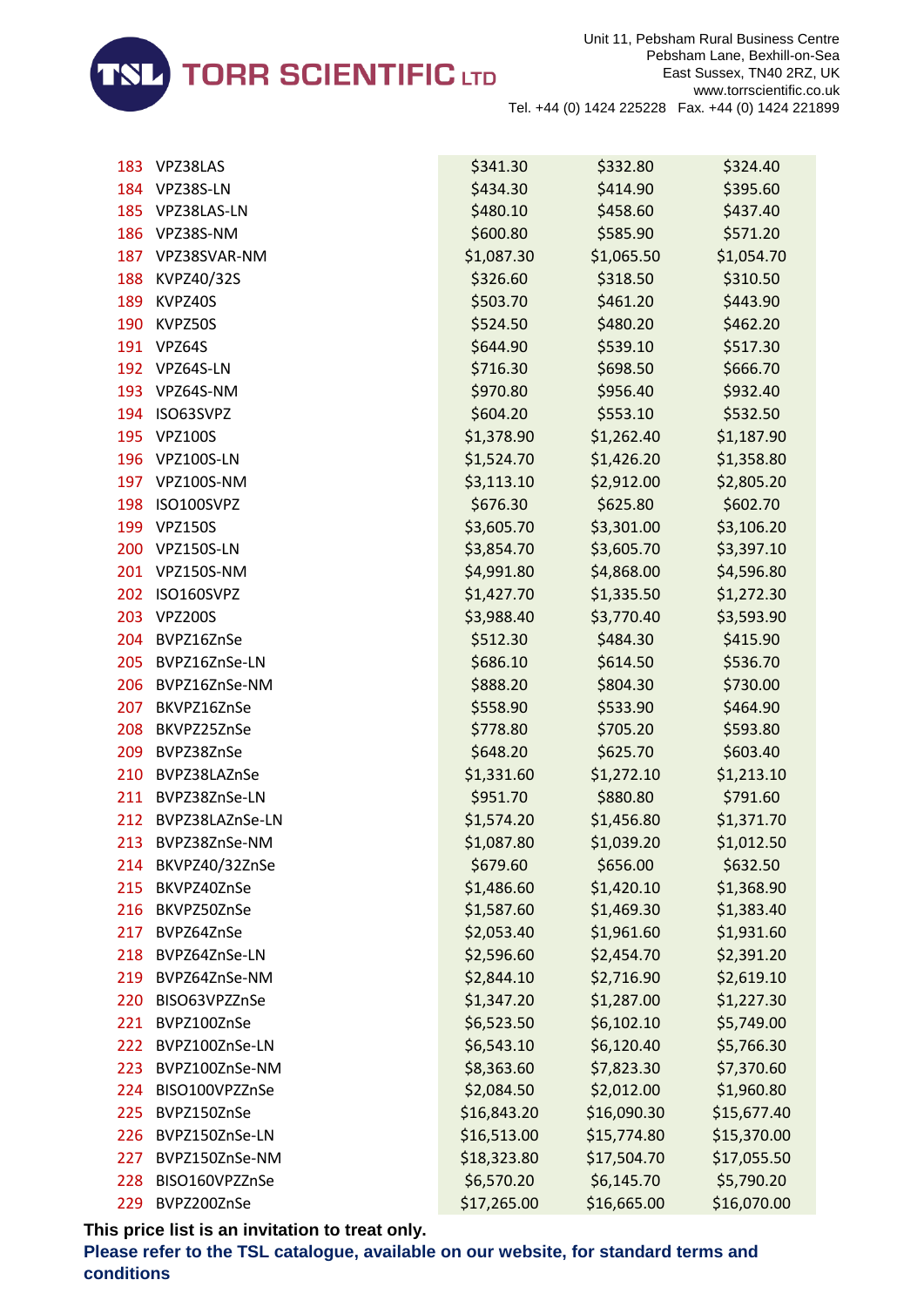

| 230 | BVPZ16MgF2        | \$391.50    | \$362.30    | \$248.10   |
|-----|-------------------|-------------|-------------|------------|
| 231 | BVPZ16MgF2-NM     | \$502.00    | \$464.60    | \$382.70   |
| 232 | BKVPZ16MgF2       | \$438.20    | \$409.90    | \$295.10   |
| 233 | BKVPZ25MgF2       | \$608.00    | \$580.80    | \$559.90   |
| 234 | BVPZ38MgF2        | \$598.50    | \$577.70    | \$533.40   |
| 235 | BVPZ38LAMgF2      | \$1,153.00  | \$1,078.50  | \$1,016.10 |
| 236 | BVPZ38MgF2-NM     | \$923.40    | \$854.60    | \$722.40   |
| 237 | BKVPZ40/32MgF2    | \$629.90    | \$608.00    | \$561.30   |
| 238 | BKVPZ40MgF2       | \$1,248.20  | \$1,155.10  | \$1,087.60 |
| 239 | BKVPZ50MgF2       | \$1,271.40  | \$1,176.60  | \$1,107.80 |
| 240 | BVPZ64MgF2        | \$1,285.30  | \$1,202.20  | \$1,018.10 |
| 241 | BVPZ64MgF2-NM     | \$1,344.00  | \$1,257.20  | \$1,064.70 |
| 242 | BISO63VPZMgF2     | \$1,168.50  | \$1,093.10  | \$1,029.80 |
| 243 | BVPZ100MgF2       | \$2,720.60  | \$2,544.90  | \$2,424.60 |
| 244 | BVPZ100MgF2-NM    | \$3,089.50  | \$2,889.90  | \$2,753.30 |
| 245 | BISO100VPZMgF2    | \$1,316.40  | \$1,231.30  | \$1,055.80 |
| 246 | BVPZ150MgF2       | \$10,547.20 | \$9,865.80  | \$9,503.90 |
| 247 | BVPZ150MgF2-NM    | \$10,819.00 | \$10,120.00 | \$9,855.90 |
| 248 | BISO160VPZMgF2    | \$2,767.30  | \$2,588.50  | \$2,466.20 |
| 249 | BVPZ200MgF2       | \$10,969.00 | \$10,260.30 | \$9,992.50 |
| 250 | BVPZ16CaF2        | \$335.50    | \$307.20    | \$242.50   |
| 251 | BVPZ16CaF2-NM     | \$490.40    | \$449.00    | \$417.60   |
| 252 | BKVPZ16CaF2       | \$382.20    | \$353.70    | \$287.60   |
| 253 | BKVPZ25CaF2       | \$591.60    | \$541.60    | \$486.20   |
| 254 | BVPZ38CaF2        | \$539.80    | \$467.30    | \$395.60   |
| 255 | BVPZ38LACaF2      | \$734.80    | \$672.70    | \$560.20   |
| 256 | BVPZ38CaF2-NM     | \$716.40    | \$655.90    | \$567.50   |
| 257 | BKVPZ40/32CaF2    | \$571.20    | \$500.20    | \$424.20   |
| 258 | BKVPZ40CaF2       | \$830.00    | \$759.90    | \$632.80   |
| 259 | BKVPZ50CaF2       | \$859.80    | \$787.10    | \$664.10   |
| 260 | BVPZ64CaF2        | \$1,225.00  | \$1,145.90  | \$982.50   |
| 261 | BVPZ64CaF2-NM     | \$1,688.30  | \$1,545.60  | \$1,471.10 |
| 262 | BISO63VPZCaF2     | \$750.30    | \$694.40    | \$579.50   |
| 263 | BVPZ100CaF2       | \$2,467.90  | \$2,259.30  | \$2,101.60 |
| 264 | BVPZ100CaF2-NM    | \$2,961.30  | \$2,711.10  | \$2,551.10 |
| 265 | BISO100VPZCaF2    | \$1,256.10  | \$1,175.00  | \$1,019.90 |
| 265 | BISO250VPZ100CaF2 | \$2,826.50  |             |            |
| 265 | BISO250VPZ150CaF2 | \$5,669.90  |             |            |
| 266 | BVPZ16BaF2        | \$472.40    | \$437.20    | \$430.30   |
| 267 | BVPZ16BaF2-NM     | \$567.00    | \$524.70    | \$516.50   |
| 268 | BKVPZ16BaF2       | \$522.30    | \$488.60    | \$481.00   |
| 269 | BKVPZ25BaF2       | \$735.40    | \$680.60    | \$670.00   |
| 270 | BVPZ38BaF2        | \$849.60    | \$786.30    | \$774.00   |
| 271 | BVPZ38LABaF2      | \$1,246.10  | \$1,165.60  | \$1,147.50 |
| 272 | BVPZ38BaF2-NM     | \$1,018.00  | \$942.10    | \$927.40   |
| 273 | BKVPZ40/32BaF2    | \$883.20    | \$826.10    | \$813.30   |
| 274 | BKVPZ40BaF2       | \$1,347.90  | \$1,247.50  | \$1,228.00 |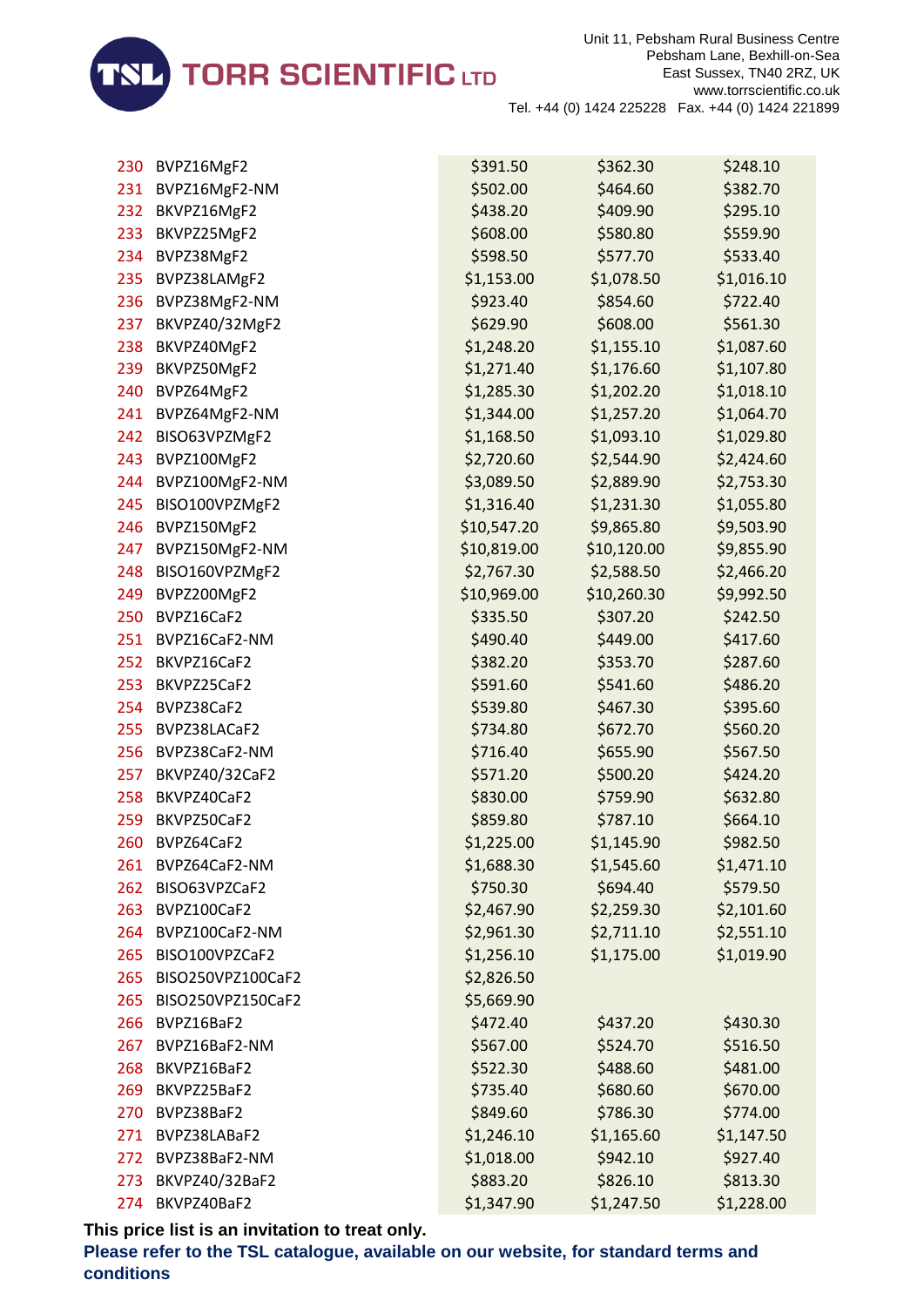

| 275 | BKVPZ50BaF2          | \$1,373.70 | \$1,271.30 | \$1,251.50 |
|-----|----------------------|------------|------------|------------|
| 276 | BVPZ64BaF2           | \$2,070.40 | \$1,936.70 | \$1,906.60 |
| 277 | BVPZ64BaF2-NM        | \$2,305.30 | \$2,156.40 | \$2,122.90 |
| 278 | BISO63VPZBaF2        | \$1,277.20 | \$1,194.70 | \$1,176.10 |
| 279 | BVPZ100BaF2          | \$4,494.60 | \$4,204.20 | \$4,139.00 |
| 280 | BVPZ100BaF2-NM       | \$4,991.90 | \$4,669.40 | \$4,597.00 |
| 281 | BISO100VPZBaF2       | \$2,101.50 | \$1,965.80 | \$1,935.30 |
| 282 | VPZ16CVDDX           | <b>POA</b> | POA        | <b>POA</b> |
| 283 | VPZ16CVDD            | <b>POA</b> | <b>POA</b> | <b>POA</b> |
| 284 | VPZ16CVDDX-LN        | <b>POA</b> | <b>POA</b> | <b>POA</b> |
| 285 | VPZ16CVDD-LN         | <b>POA</b> | <b>POA</b> | <b>POA</b> |
| 286 | VPZ38/15CVDDX        | <b>POA</b> | <b>POA</b> | <b>POA</b> |
| 287 | VPZ38/15CVDD         | <b>POA</b> | <b>POA</b> | <b>POA</b> |
| 288 | VPZ38/15CVDDX-LN     | POA        | <b>POA</b> | <b>POA</b> |
| 289 | VPZ38/15CVDD-LN      | <b>POA</b> | <b>POA</b> | <b>POA</b> |
| 290 | VPZ38/20CVDDX        | <b>POA</b> | <b>POA</b> | <b>POA</b> |
| 291 | VPZ38/20CVDD         | POA        | <b>POA</b> | <b>POA</b> |
|     | 292 VPZ38/20CVDDX-LN | <b>POA</b> | POA        | <b>POA</b> |
| 293 | VPZ38/20CVDD-LN      | <b>POA</b> | <b>POA</b> | <b>POA</b> |
| 294 | VPZ38/32CVDDX        | <b>POA</b> | POA        | <b>POA</b> |
| 295 | VPZ38/32CVDD         | <b>POA</b> | <b>POA</b> | <b>POA</b> |
| 296 | VPZ38/32CVDD-LN      | <b>POA</b> | <b>POA</b> | <b>POA</b> |
| 297 | BVPZ16NQZ            | \$626.00   | \$616.70   | \$471.10   |
| 298 | BVPZ16NQZ-NM         | \$707.50   | \$697.00   | \$553.50   |
| 299 | BKVPZ16NQZ           | \$640.90   | \$631.30   | \$482.30   |
| 300 | BKVPZ25NQZ           | \$1,211.30 | \$723.20   | \$719.70   |
| 301 | BVPZ38NQZ            | \$1,266.80 | \$706.00   | \$702.50   |
| 302 | BVPZ38LANQZ          | \$1,341.40 | \$1,199.60 | \$1,199.60 |
| 303 | BVPZ38NQZ-NM         | \$1,348.30 | \$778.20   | \$774.40   |
| 304 | BKVPZ40/32NQZ        | \$1,315.00 | \$745.90   | \$742.20   |
| 305 | BKVPZ40NQZ           | \$1,870.60 | \$1,265.80 | \$1,259.60 |
| 306 | BKVPZ50NQZ           | \$1,907.60 | \$1,309.80 | \$1,303.40 |
| 307 | BVPZ64NQZ            | \$1,539.20 | \$1,516.30 | \$1,493.60 |
| 308 | BVPZ64NQZ-NM         | \$1,817.10 | \$1,790.10 | \$1,763.30 |
| 309 | BISO63VPZNQZ         | \$1,841.70 | \$1,246.20 | \$1,240.10 |
| 310 | BVPZ100NQZ           | \$4,924.40 | \$2,401.20 | \$2,389.30 |
| 311 | BVPZ100NQZ-NM        | \$5,252.20 | \$2,717.80 | \$2,704.40 |
| 312 | BISO100VPZNQZ        | \$1,570.30 | \$1,547.00 | \$1,523.80 |
| 313 | BISO160VPZNQZ        | \$4,971.10 | \$2,423.90 | \$2,412.00 |
| 314 | VPZ16QVAR            | \$679.30   | \$574.50   | \$524.60   |
| 315 | VPZ16QVAR-LN         | \$798.90   | \$672.60   | \$620.30   |
| 316 | VPZ16QVAR-NM         | \$901.70   | \$789.60   | \$741.00   |
| 317 | KVPZ16QVAR           | \$694.20   | \$587.20   | \$543.10   |
| 318 | KVPZ25QVAR           | \$875.20   | \$749.00   | \$676.00   |
| 319 | VPZ38QVAR            | \$717.30   | \$613.90   | \$561.10   |
| 320 | VPZ38LAQVAR          | \$814.60   | \$697.20   | \$645.30   |
|     | 321 VPZ38QVAR-LN     | \$900.80   | \$762.00   | \$704.70   |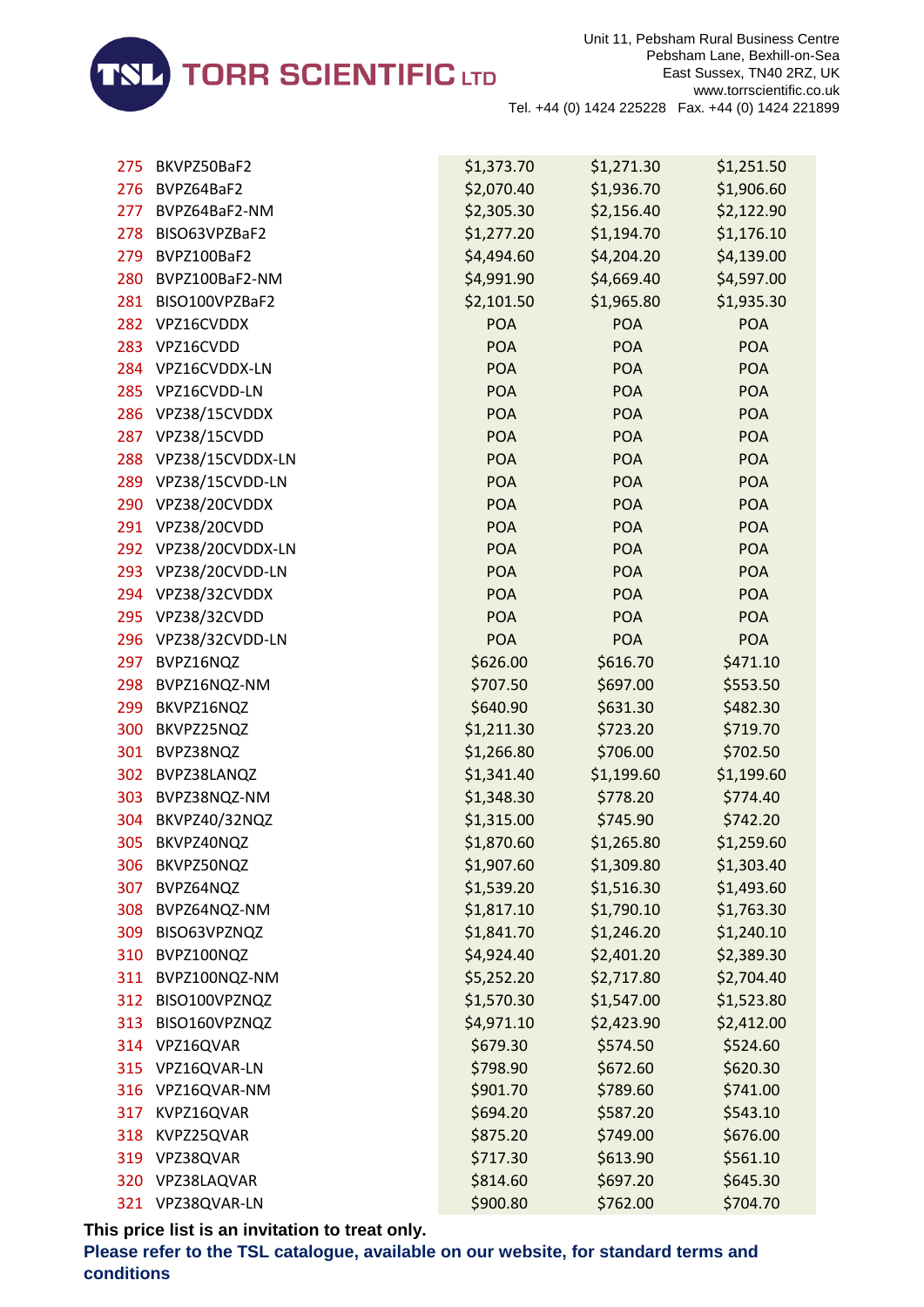

| 322 | VPZ38LAQVAR-LN | \$975.40   | \$825.10   | \$763.10   |
|-----|----------------|------------|------------|------------|
| 323 | VPZ38QVAR-NM   | \$1,016.60 | \$900.30   | \$845.60   |
| 324 | KVPZ40/32QVAR  | \$747.60   | \$639.80   | \$592.20   |
| 325 | KVPZ40QVAR     | \$900.90   | \$771.00   | \$704.80   |
| 326 | KVPZ50QVAR     | \$919.80   | \$787.20   | \$719.60   |
| 327 | ISO63QVPZVAR   | \$830.00   | \$710.30   | \$657.50   |
| 328 | VPZ64QVAR      | \$1,220.20 | \$1,056.40 | \$978.70   |
| 329 | VPZ64QVAR-LN   | \$1,323.40 | \$1,145.70 | \$1,048.30 |
| 330 | VPZ64QVAR-NM   | \$1,552.50 | \$1,344.00 | \$1,245.20 |
| 331 | VPZ100QVAR     | \$1,832.80 | \$1,732.70 | \$1,633.40 |
| 332 | VPZ100QVAR-LN  | \$2,078.70 | \$1,923.80 | \$1,832.00 |
| 333 | VPZ100QVAR-NM  | \$2,795.00 | \$2,697.90 | \$2,629.20 |
| 334 | ISO100QVPZVAR  | \$1,200.60 | \$1,039.40 | \$951.00   |
| 335 | VPZ150QVAR     | \$3,137.60 | \$2,966.10 | \$2,827.30 |
| 336 | VPZ150QVAR-LN  | \$3,379.50 | \$3,194.80 | \$3,078.60 |
| 337 | VPZ150QVAR-NM  | \$4,303.20 | \$4,025.20 | \$3,834.90 |
| 338 | ISO160QVPZVAR  | \$1,911.90 | \$1,788.30 | \$1,703.80 |
| 339 | VPZ200QVAR     | \$3,503.60 | \$3,312.10 | \$3,191.70 |
| 340 | VPZ16QAR       | \$393.80   | \$344.80   | \$323.60   |
| 341 | VPZ16QAR-LN    | \$515.80   | \$441.40   | \$418.80   |
| 342 | VPZ16QAR-NM    | \$616.10   | \$564.10   | \$536.90   |
| 343 | KVPZ16QAR      | \$408.70   | \$357.90   | \$335.90   |
| 344 | KVPZ25QAR      | \$589.70   | \$522.30   | \$473.00   |
| 345 | VPZ38QAR       | \$431.80   | \$382.40   | \$359.20   |
| 346 | VPZ38LAQAR     | \$499.10   | \$447.00   | \$420.10   |
| 347 | VPZ38QAR-LN    | \$615.30   | \$532.70   | \$499.60   |
| 348 | VPZ38LAQAR-LN  | \$659.90   | \$571.30   | \$535.80   |
| 349 | VPZ38QAR-NM    | \$731.10   | \$669.30   | \$637.00   |
| 350 | KVPZ40/32QAR   | \$462.10   | \$413.80   | \$388.90   |
| 351 | KVPZ40QAR      | \$585.40   | \$518.40   | \$481.10   |
| 352 | KVPZ50QAR      | \$604.30   | \$535.20   | \$496.60   |
| 353 | ISO63QVPZAR    | \$514.40   | \$460.70   | \$433.00   |
| 354 | VPZ64QAR       | \$919.70   | \$814.50   | \$765.00   |
| 355 | VPZ64QAR-LN    | \$1,022.90 | \$905.90   | \$840.70   |
| 356 | VPZ64QAR-NM    | \$1,251.90 | \$1,108.80 | \$1,028.90 |
| 357 | VPZ100QAR      | \$1,336.90 | \$1,263.90 | \$1,191.50 |
| 358 | VPZ100QAR-LN   | \$1,582.90 | \$1,464.80 | \$1,394.90 |
| 359 | VPZ100QAR-NM   | \$2,299.10 | \$2,242.10 | \$2,185.50 |
| 360 | ISO100QVPZAR   | \$900.00   | \$797.10   | \$739.70   |
| 361 | VPZ150QAR      | \$2,521.50 | \$2,358.60 | \$2,247.10 |
| 362 | VPZ150QAR-LN   | \$2,763.40 | \$2,584.80 | \$2,490.00 |
| 363 | VPZ150QAR-NM   | \$3,687.10 | \$3,412.20 | \$3,249.30 |
| 364 | ISO160QVPZAR   | \$1,416.00 | \$1,324.50 | \$1,261.90 |
| 365 | VPZ200QAR      | \$2,887.50 | \$2,729.70 | \$2,601.90 |
| 366 | VPZ16QBBAR     | \$679.30   | \$574.50   | \$524.60   |
| 367 | VPZ16QBBAR-LN  | \$801.30   | \$669.80   | \$618.90   |
| 368 | VPZ16QBBAR-NM  | \$901.70   | \$789.60   | \$741.00   |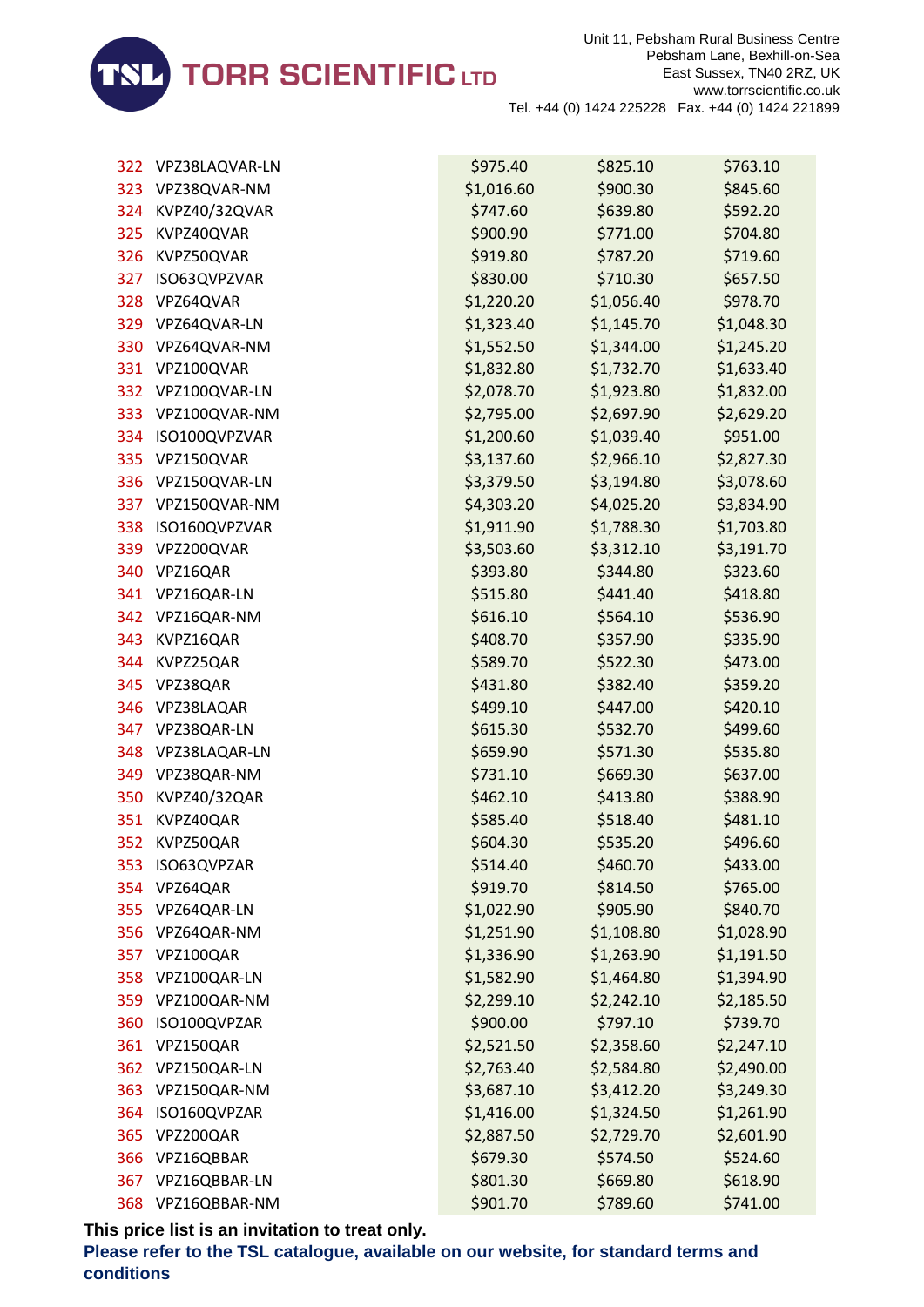

| 369 | KVPZ16QBBAR       | \$694.20   | \$587.20   | \$543.10   |
|-----|-------------------|------------|------------|------------|
| 370 | KVPZ25QBBAR       | \$875.20   | \$749.00   | \$676.00   |
| 371 | VPZ38QBBAR        | \$717.30   | \$613.90   | \$561.10   |
| 372 | VPZ38LAQBBAR      | \$814.60   | \$697.20   | \$645.30   |
| 373 | VPZ38QBBAR-LN     | \$900.80   | \$762.00   | \$704.70   |
| 374 | VPZ38LAQBBAR-LN   | \$975.40   | \$825.10   | \$763.10   |
| 375 | VPZ38QBBAR-NM     | \$1,016.60 | \$900.30   | \$845.60   |
| 376 | KVPZ40/32QBBAR    | \$747.60   | \$639.80   | \$592.20   |
| 377 | KVPZ40QBBAR       | \$900.90   | \$771.00   | \$704.80   |
| 378 | KVPZ50QBBAR       | \$919.80   | \$787.20   | \$719.60   |
| 379 | ISO63QVPZBBAR     | \$830.00   | \$710.30   | \$657.50   |
| 380 | VPZ64QBBAR        | \$1,220.20 | \$1,056.40 | \$978.70   |
| 381 | VPZ64QBBAR-LN     | \$1,323.40 | \$1,145.70 | \$1,048.30 |
| 382 | VPZ64QBBAR-NM     | \$1,552.50 | \$1,344.00 | \$1,245.20 |
| 383 | VPZ100QBBAR       | \$1,832.80 | \$1,732.70 | \$1,633.40 |
| 384 | VPZ100QBBAR-LN    | \$2,078.70 | \$1,923.80 | \$1,832.00 |
| 385 | VPZ100QBBAR-NM    | \$2,795.00 | \$2,697.90 | \$2,629.20 |
| 386 | ISO100QVPZBBAR    | \$1,200.60 | \$1,039.40 | \$951.00   |
| 387 | VPZ150QBBAR       | \$3,137.60 | \$2,966.10 | \$2,827.30 |
| 388 | VPZ150QBBAR-LN    | \$3,379.50 | \$3,194.80 | \$3,078.60 |
| 389 | VPZ150QBBAR-NM    | \$4,303.20 | \$4,025.20 | \$3,834.90 |
| 390 | ISO160QVPZBBAR    | \$1,911.90 | \$1,788.30 | \$1,703.80 |
| 391 | VPZ200QBBAR       | \$3,503.60 | \$3,312.10 | \$3,191.70 |
| 392 | VPZ16QWAR         | \$927.20   | \$765.80   | \$707.00   |
| 393 | VPZ16QWAR-LN      | \$1,049.20 | \$866.60   | \$800.00   |
| 394 | VPZ16QWAR-NM      | \$1,149.60 | \$983.80   | \$922.10   |
| 395 | KVPZ16QWAR        | \$942.20   | \$787.50   | \$718.40   |
| 396 | KVPZ25QWAR        | \$1,123.10 | \$950.00   | \$856.30   |
| 397 | VPZ38QWAR         | \$965.20   | \$806.80   | \$745.50   |
| 398 | VPZ38LAQWAR       | \$1,077.60 | \$900.80   | \$832.30   |
| 399 | VPZ38QWAR-LN      | \$1,148.80 | \$960.30   | \$875.90   |
| 400 | VPZ38QLAWAR-LN    | \$1,238.40 | \$1,035.20 | \$956.50   |
| 401 | VPZ38QWAR-NM      | \$1,264.50 | \$1,094.70 | \$1,014.20 |
| 402 | KVPZ40/32QWAR     | \$995.50   | \$842.10   | \$768.90   |
| 403 | KVPZ40QWAR        | \$1,163.90 | \$972.90   | \$899.00   |
| 404 | KVPZ50QWAR        | \$1,182.80 | \$1,000.50 | \$913.60   |
| 405 | ISO63QVPZWAR      | \$1,092.90 | \$924.40   | \$844.10   |
| 406 | VPZ64QWAR         | \$1,520.80 | \$1,301.40 | \$1,189.60 |
| 407 | VPZ64QWAR-LN      | \$1,623.90 | \$1,389.70 | \$1,270.30 |
| 408 | VPZ64QWAR-NM      | \$1,853.00 | \$1,585.80 | \$1,449.50 |
| 409 | VPZ100QWAR        | \$2,306.20 | \$2,180.10 | \$2,055.20 |
| 410 | VPZ100QWAR-LN     | \$2,552.10 | \$2,387.20 | \$2,249.10 |
| 411 | VPZ100QWAR-NM     | \$3,268.40 | \$3,154.80 | \$3,042.10 |
| 412 | ISO100QVPZWAR     | \$1,501.10 | \$1,269.70 | \$1,174.20 |
| 413 | VPZ150QWAR        | \$3,701.10 | \$3,498.80 | \$3,371.70 |
| 414 | VPZ150QWAR-LN     | \$3,943.00 | \$3,727.50 | \$3,592.00 |
|     | 415 VPZ150QWAR-NM | \$4,866.70 | \$4,552.20 | \$4,337.10 |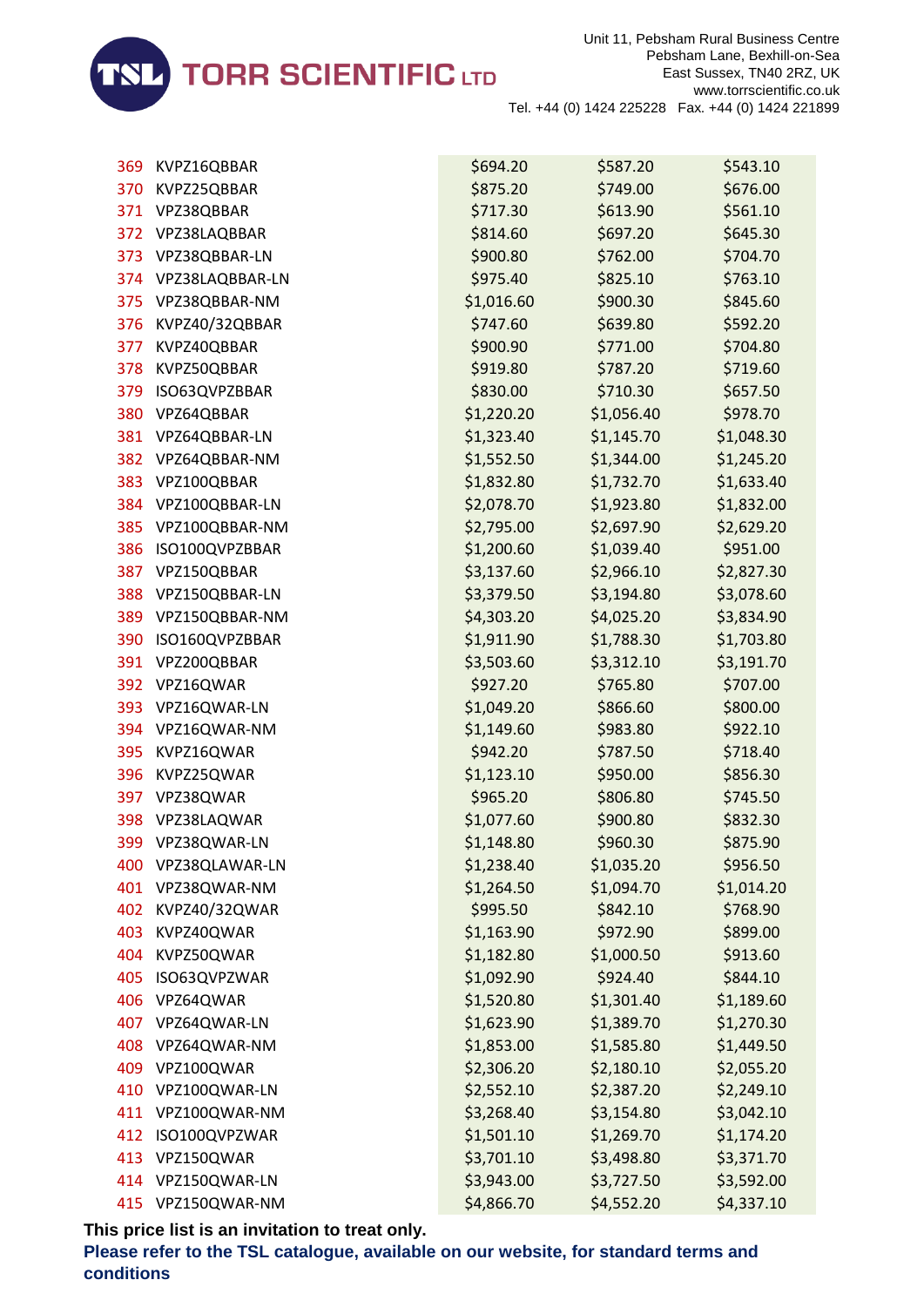

| 416 | ISO160QVPZWAR  | \$2,385.20 | \$2,231.10 | \$2,125.60 |
|-----|----------------|------------|------------|------------|
| 417 | VPZ200QWAR     | \$4,067.10 | \$3,885.30 | \$3,705.00 |
| 418 | VPZ16AR        | \$293.10   | \$236.20   | \$209.00   |
| 419 | VPZ16AR-LN     | \$371.30   | \$325.10   | \$297.80   |
| 420 | KVPZ16AR       | \$312.60   | \$264.40   | \$241.50   |
| 421 | KVPZ25AR       | \$323.10   | \$273.30   | \$249.60   |
| 422 | VPZ38AR        | \$293.10   | \$236.20   | \$209.00   |
| 423 | VPZ38LAAR      | \$305.10   | \$245.90   | \$214.50   |
| 424 | VPZ38AR-LN     | \$419.80   | \$376.00   | \$353.30   |
| 425 | VPZ38LAAR-LN   | \$431.20   | \$386.20   | \$362.90   |
| 426 | KVPZ40AR       | \$329.10   | \$278.40   | \$254.20   |
| 427 | KVPZ50AR       | \$344.20   | \$294.50   | \$269.20   |
| 428 | VPZ50AR        | \$382.20   | \$334.70   | \$310.30   |
| 429 | ISO63VPZAR     | \$321.10   | \$278.00   | \$257.50   |
| 430 | VPZ64AR        | \$428.30   | \$349.50   | \$313.90   |
| 431 | VPZ64LAAR      | \$534.90   | \$473.70   | \$439.60   |
|     | 432 VPZ64AR-LN | \$609.50   | \$545.90   | \$513.00   |
| 433 | VPZ100AR       | \$710.80   | \$686.10   | \$654.60   |
| 434 | VPZ100AR-LN    | \$1,001.70 | \$976.80   | \$932.30   |
| 435 | ISO100VPZAR    | \$475.90   | \$412.00   | \$386.40   |
| 436 | VPZ150AR       | \$981.30   | \$957.00   | \$942.50   |
| 437 | VPZ150AR-LN    | \$1,332.60 | \$1,312.80 | \$1,279.90 |
| 438 | ISO160VPZAR    | \$832.00   | \$803.10   | \$774.40   |
| 439 | VPZ200AR       | \$1,127.10 | \$1,099.10 | \$1,082.50 |
| 440 | VPZ16BBAR      | \$578.60   | \$460.60   | \$412.50   |
| 441 | VPZ16BBAR-LN   | \$656.80   | \$549.00   | \$500.80   |
| 442 | KVPZ16BBAR     | \$598.10   | \$494.00   | \$444.20   |
| 443 | KVPZ25BBAR     | \$608.60   | \$502.70   | \$452.00   |
| 444 | VPZ38BBAR      | \$578.60   | \$460.60   | \$412.50   |
| 445 | VPZ38LABBAR    | \$620.70   | \$500.30   | \$436.40   |
| 446 | VPZ38BBAR-LN   | \$705.30   | \$603.60   | \$558.70   |
| 447 | VPZ38LABBAR-LN | \$746.70   | \$639.00   | \$591.50   |
| 448 | KVPZ40BBAR     | \$644.70   | \$532.50   | \$478.80   |
| 449 | KVPZ50BBAR     | \$659.70   | \$544.90   | \$496.50   |
| 450 | VPZ50BBAR      | \$697.70   | \$583.20   | \$532.00   |
| 451 | ISO63VPZBBAR   | \$636.70   | \$525.80   | \$485.40   |
| 452 | VPZ64BBAR      | \$728.80   | \$587.50   | \$526.90   |
| 453 | VPZ64LABBAR    | \$835.40   | \$714.90   | \$653.50   |
| 454 | VPZ64BBAR-LN   | \$910.00   | \$787.80   | \$729.90   |
| 455 | VPZ100BBAR     | \$1,206.70 | \$1,152.80 | \$1,099.30 |
| 456 | VPZ100BBAR-LN  | \$1,497.60 | \$1,445.50 | \$1,379.10 |
| 457 | ISO100VPZBBAR  | \$776.40   | \$656.70   | \$599.70   |
| 458 | VPZ150BBAR     | \$1,597.40 | \$1,557.80 | \$1,518.50 |
| 459 | VPZ150BBAR-LN  | \$1,948.70 | \$1,900.40 | \$1,852.40 |
| 460 | ISO160VPZBBAR  | \$1,327.90 | \$1,268.50 | \$1,209.70 |
| 461 | VPZ200BBAR     | \$1,743.20 | \$1,699.90 | \$1,657.00 |
|     | 462 VPZ16VAR   | \$578.60   | \$460.60   | \$412.50   |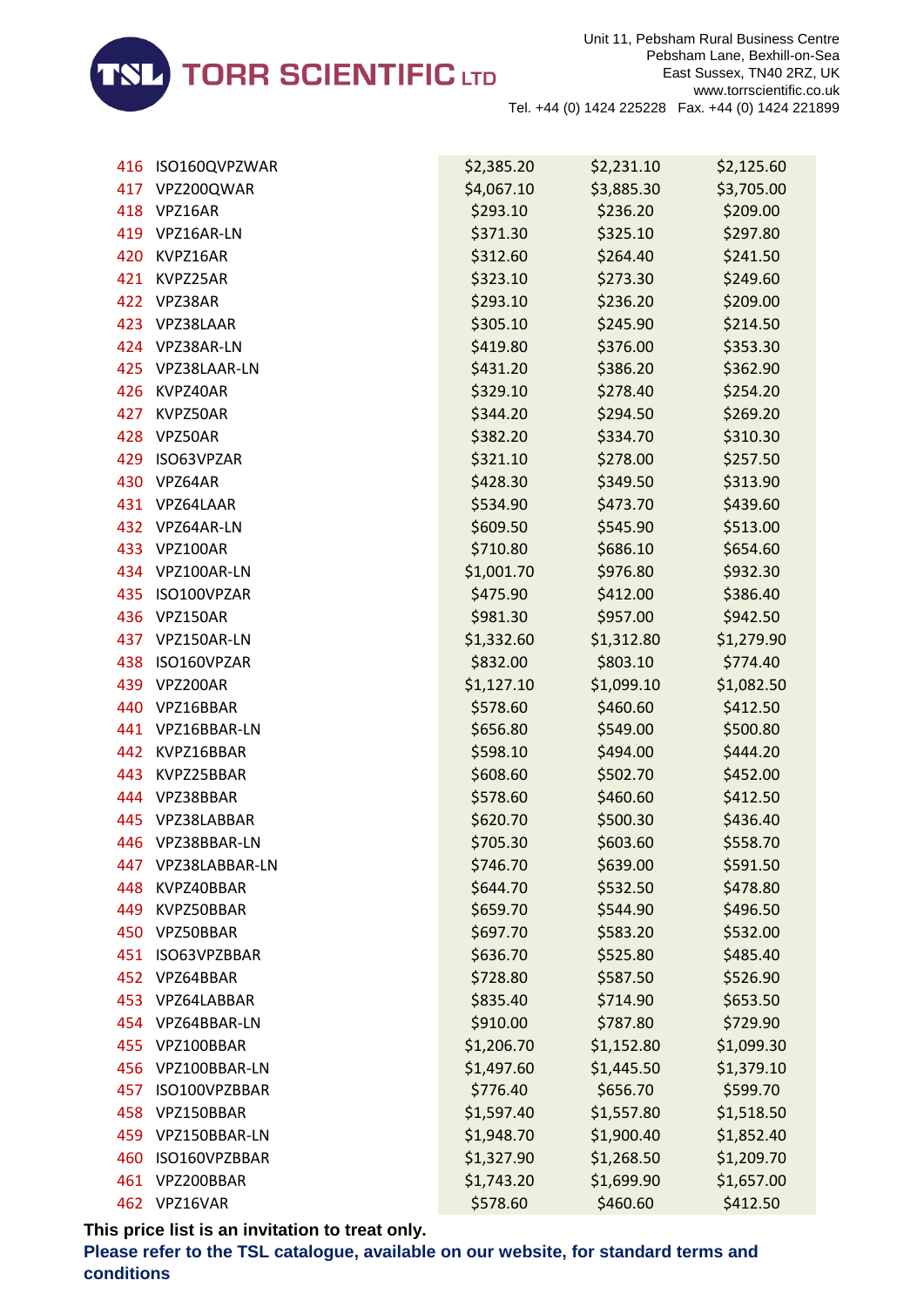

| 463 | VPZ16VAR-LN      | \$656.80   | \$549.00   | \$500.80   |
|-----|------------------|------------|------------|------------|
| 464 | KVPZ16VAR        | \$598.10   | \$494.00   | \$444.20   |
| 465 | KVPZ25VAR        | \$608.60   | \$502.70   | \$452.00   |
| 466 | VPZ38VAR         | \$578.60   | \$460.60   | \$412.50   |
| 467 | VPZ38LAVAR       | \$620.70   | \$500.30   | \$436.40   |
| 468 | VPZ38VAR-LN      | \$705.30   | \$603.60   | \$558.70   |
| 469 | VPZ38LAVAR-LN    | \$746.70   | \$639.00   | \$591.50   |
| 470 | KVPZ40VAR        | \$644.70   | \$532.50   | \$478.80   |
| 471 | KVPZ50VAR        | \$659.70   | \$544.90   | \$496.50   |
| 472 | VPZ50VAR         | \$697.70   | \$583.20   | \$532.00   |
| 473 | ISO63VPZVAR      | \$636.70   | \$525.80   | \$485.40   |
| 474 | VPZ64VAR         | \$728.80   | \$587.50   | \$526.90   |
| 475 | VPZ64LAVAR       | \$835.40   | \$714.90   | \$653.50   |
| 476 | VPZ64VAR-LN      | \$910.00   | \$787.80   | \$729.90   |
| 477 | VPZ100VAR        | \$1,206.70 | \$1,152.80 | \$1,099.30 |
| 478 | VPZ100VAR-LN     | \$1,497.60 | \$1,445.50 | \$1,379.10 |
| 479 | ISO100VPZVAR     | \$776.40   | \$656.70   | \$599.70   |
| 480 | VPZ150VAR        | \$1,597.40 | \$1,557.80 | \$1,518.50 |
| 481 | VPZ150VAR-LN     | \$1,948.70 | \$1,900.40 | \$1,852.40 |
| 482 | ISO160VPZVAR     | \$1,327.90 | \$1,268.50 | \$1,209.70 |
| 483 | VPZ200VAR        | \$1,743.20 | \$1,699.90 | \$1,657.00 |
| 484 | VPZ16WAR         | \$826.50   | \$658.00   | \$589.30   |
| 485 | VPZ16WAR-LN      | \$904.70   | \$747.30   | \$680.90   |
| 486 | KVPZ16WAR        | \$846.10   | \$690.40   | \$620.00   |
| 487 | KVPZ25WAR        | \$856.60   | \$699.00   | \$627.70   |
| 488 | VPZ38WAR         | \$826.50   | \$658.00   | \$589.30   |
| 489 | VPZ38LAWAR       | \$883.60   | \$703.40   | \$630.00   |
| 490 | VPZ38WAR-LN      | \$953.20   | \$796.80   | \$736.20   |
| 491 | VPZ38LAWAR-LN    | \$1,009.70 | \$844.00   | \$779.90   |
| 492 | KVPZ40/32WAR     | \$887.60   | \$724.30   | \$668.00   |
| 493 | KVPZ40WAR        | \$899.60   | \$734.10   | \$668.10   |
| 494 | KVPZ50WAR        | \$916.70   | \$738.90   | \$662.60   |
| 495 | VPZ50WAR         | \$1,023.30 | \$865.50   | \$790.30   |
| 496 | ISO63VPZWAR      | \$1,097.90 | \$939.50   | \$858.80   |
| 497 | VPZ64WAR         | \$1,161.60 | \$971.00   | \$897.20   |
| 498 | VPZ64LAWAR       | \$1,452.50 | \$1,271.90 | \$1,179.40 |
| 499 | VPZ64WAR-LN      | \$1,076.90 | \$889.50   | \$810.50   |
| 500 | VPZ100WAR        | \$1,890.40 | \$1,805.90 | \$1,722.10 |
| 501 | VPZ100WAR-LN     | \$2,241.70 | \$2,163.80 | \$2,064.40 |
| 502 | ISO100VPZWAR     | \$1,282.80 | \$1,097.80 | \$1,016.20 |
| 503 | VPZ150WAR        | \$2,306.70 | \$2,249.40 | \$2,192.70 |
| 504 | VPZ150WAR-LN     | \$1,690.60 | \$1,631.80 | \$1,590.30 |
| 505 | ISO160VPZWAR     | \$1,420.10 | \$1,342.50 | \$1,265.50 |
| 506 | VPZ200WAR        | \$2,438.90 | \$2,354.10 | \$2,294.20 |
| 507 | VPZ16S-200-AR    | \$415.50   | \$368.00   | \$345.60   |
| 508 | VPZ16S-200-AR-LN | \$541.10   | \$490.00   | \$466.10   |
| 509 | VPZ16S-200-AR-NM | \$697.90   | \$632.00   | \$594.30   |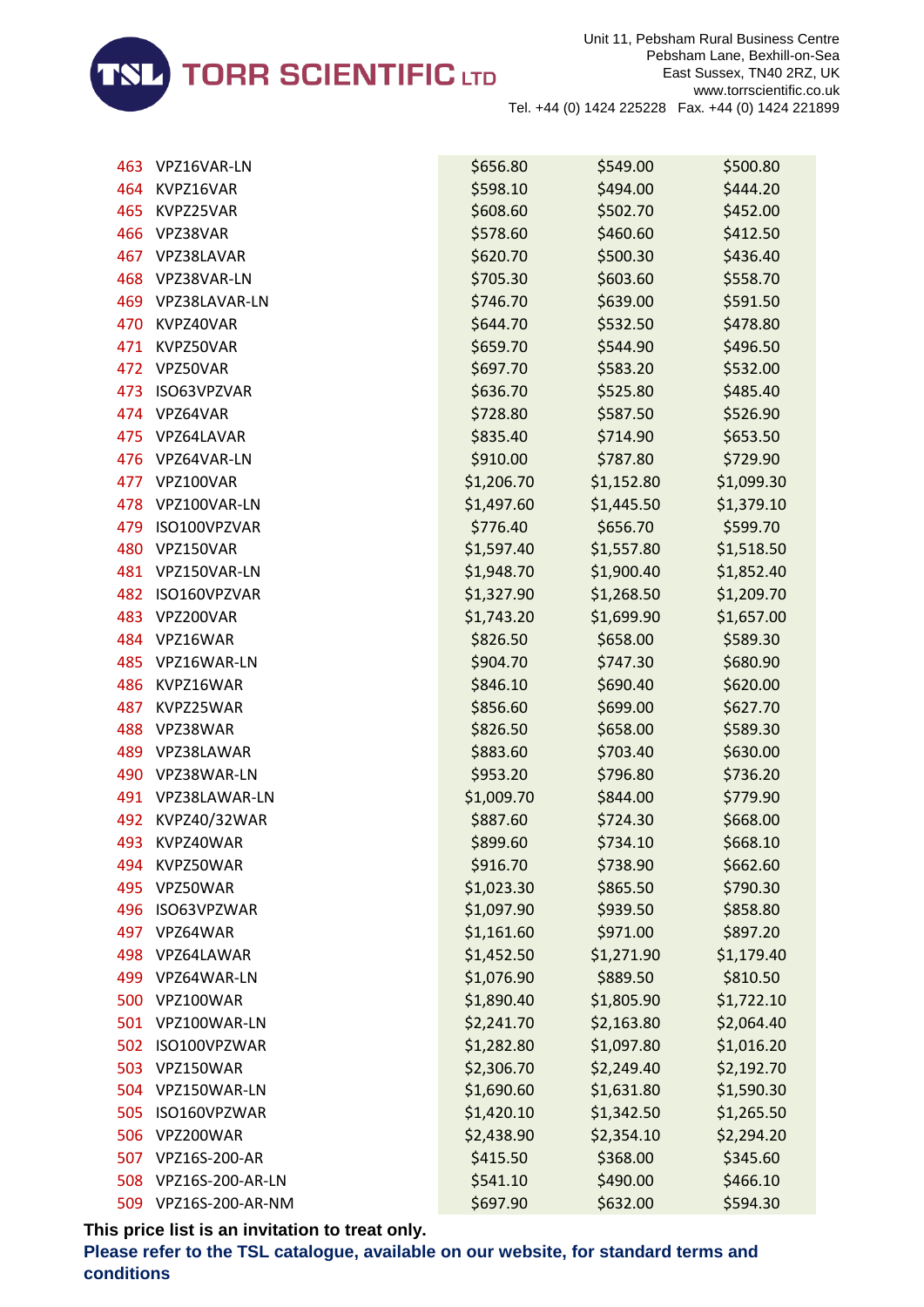

| 510 | KVPZ16S-200-AR        | \$460.10   | \$412.00   | \$391.80   |
|-----|-----------------------|------------|------------|------------|
| 511 | KVPZ25S-200-AR        | \$668.00   | \$571.70   | \$529.20   |
| 512 | VPZ23S-200-AR         | \$573.80   | \$525.30   | \$500.00   |
| 513 | VPZ38S-200-AR         | \$494.00   | \$442.40   | \$420.70   |
| 514 | VPZ38LAS-200-AR       | \$538.00   | \$487.20   | \$463.50   |
| 515 | VPZ38S-200-AR-LN      | \$627.30   | \$568.00   | \$528.00   |
| 516 | VPZ38LAS-200-AR-LN    | \$671.30   | \$607.90   | \$571.60   |
| 517 | VPZ38S-200-AR-NM      | \$787.20   | \$728.50   | \$701.50   |
| 518 | KVPZ40/32S-200-AR     | \$523.90   | \$474.40   | \$451.30   |
| 519 | KVPZ40S-200-AR        | \$694.00   | \$607.70   | \$577.20   |
| 520 | KVPZ50S-200-AR        | \$713.90   | \$625.10   | \$593.80   |
| 521 | VPZ64S-200-AR         | \$919.70   | \$814.50   | \$765.00   |
|     | 522 VPZ64S-200-AR-LN  | \$988.20   | \$904.70   | \$861.10   |
| 523 | VPZ64S-200-AR-NM      | \$1,232.50 | \$1,152.90 | \$1,110.60 |
| 524 | ISO63SVPZ-200-AR      | \$553.80   | \$502.40   | \$476.40   |
| 525 | VPZ100S-200-AR        | \$1,914.50 | \$1,790.90 | \$1,706.20 |
|     | 526 VPZ100S-200-AR-LN | \$3,439.40 | \$3,217.20 | \$3,099.20 |
| 527 | VPZ100S-200-AR-NM     | \$3,546.70 | \$3,302.80 | \$3,213.70 |
| 528 | ISO100SVPZ-200-AR     | \$949.70   | \$841.10   | \$790.00   |
| 529 | VPZ150S-200-AR        | \$3,972.40 | \$3,755.20 | \$3,579.40 |
| 530 | VPZ150S-200-AR-LN     | \$4,211.40 | \$3,981.30 | \$3,711.40 |
| 531 | VPZ150S-200-AR-NM     | \$5,303.00 | \$5,171.50 | \$4,883.50 |
| 532 | ISO160SVPZ-200-AR     | \$4,279.70 | \$4,045.80 | \$3,856.30 |
| 533 | VPZ200S-200-AR        | \$4,339.80 | \$4,145.80 | \$3,910.50 |
| 534 | VPZ16S-200-BBAR       | \$701.00   | \$592.90   | \$548.40   |
| 535 | VPZ16S-200-BBAR-LN    | \$826.60   | \$715.60   | \$671.20   |
| 536 | VPZ16S-200-BBAR-NM    | \$983.40   | \$861.20   | \$798.50   |
| 537 | KVPZ16S-200-BBAR      | \$745.60   | \$638.10   | \$590.60   |
| 538 | KVPZ25S-200-BBAR      | \$953.50   | \$797.00   | \$736.40   |
| 539 | VPZ23S-200-BBAR       | \$859.30   | \$752.50   | \$706.30   |
| 540 | VPZ38S-200-BBAR       | \$779.50   | \$674.80   | \$625.20   |
| 541 | VPZ38LAS-200-BBAR     | \$853.60   | \$739.00   | \$684.60   |
| 542 | VPZ38S-200-BBAR-LN    | \$912.80   | \$790.30   | \$732.10   |
| 543 | VPZ38LAS-200-BBAR-LN  | \$986.80   | \$854.30   | \$791.50   |
| 544 | VPZ38S-200-BBAR-NM    | \$1,072.70 | \$960.70   | \$902.90   |
| 545 | KVPZ40/32S-200-BBAR   | \$809.40   | \$700.80   | \$649.20   |
| 546 | KVPZ40S-200-BBAR      | \$1,009.50 | \$863.90   | \$799.70   |
| 547 | KVPZ50S-200-BBAR      | \$1,029.40 | \$881.00   | \$815.50   |
| 548 | VPZ64S-200-BBAR       | \$1,220.20 | \$1,044.30 | \$978.70   |
| 549 | VPZ64S-200-BBAR-LN    | \$1,288.70 | \$1,154.20 | \$1,071.90 |
| 550 | VPZ64S-200-BBAR-NM    | \$1,533.00 | \$1,388.20 | \$1,320.70 |
| 551 | ISO63SVPZ-200-BBAR    | \$869.40   | \$752.60   | \$705.90   |
| 552 | VPZ100S-200-BBAR      | \$2,270.50 | \$2,146.40 | \$2,023.40 |
| 553 | VPZ100S-200-BBAR-LN   | \$2,410.40 | \$2,278.70 | \$2,148.10 |
| 554 | VPZ100S-200-BBAR-NM   | \$3,935.30 | \$3,681.00 | \$3,546.00 |
| 555 | ISO100SVPZ-200-BBAR   | \$1,250.30 | \$1,082.40 | \$1,002.80 |
| 556 | VPZ150S-200-BBAR      | \$4,588.50 | \$4,383.30 | \$4,134.60 |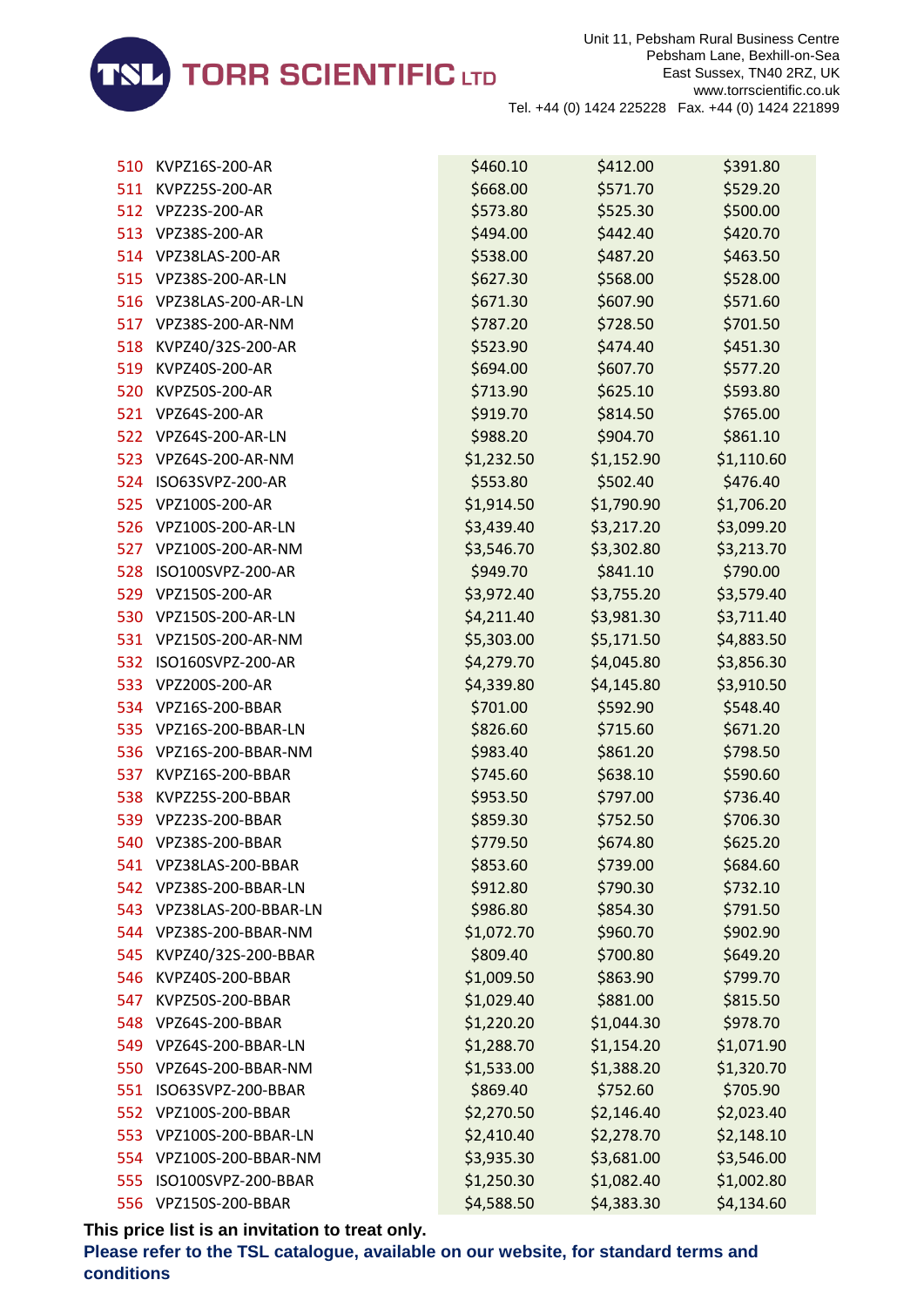

| 557 | VPZ150S-200-BBAR-LN | \$4,827.50 | \$4,563.70 | \$4,302.20 |
|-----|---------------------|------------|------------|------------|
| 558 | VPZ150S-BBAR-NM     | \$5,919.10 | \$5,772.30 | \$5,450.80 |
| 559 | ISO160SVPZ-200-BBAR | \$2,319.20 | \$2,192.50 | \$2,066.90 |
| 560 | VPZ200S-200-BBAR    | \$4,955.90 | \$4,734.30 | \$4,514.70 |
| 561 | VPZ16S-200-VAR      | \$701.00   | \$592.90   | \$548.40   |
| 562 | VPZ16S-200-VAR-LN   | \$826.60   | \$715.60   | \$671.20   |
| 563 | VPZ16S-200-VAR-NM   | \$983.40   | \$861.20   | \$798.50   |
| 564 | KVPZ16S-200-VAR     | \$745.60   | \$638.10   | \$590.60   |
| 565 | KVPZ25S-200-VAR     | \$953.50   | \$797.00   | \$736.40   |
| 566 | VPZ23S-200-VAR      | \$859.30   | \$752.50   | \$706.30   |
| 567 | VPZ38S-200-VAR      | \$779.50   | \$674.80   | \$625.20   |
| 568 | VPZ38LAS-200-VAR    | \$853.60   | \$739.00   | \$684.60   |
| 569 | VPZ38S-200-VAR-LN   | \$912.80   | \$790.30   | \$732.10   |
| 570 | VPZ38LAS-200-VAR-LN | \$986.80   | \$854.30   | \$791.50   |
| 571 | VPZ38S-200-VAR-NM   | \$1,072.70 | \$960.70   | \$902.90   |
| 572 | KVPZ40/32S-200-VAR  | \$809.40   | \$700.80   | \$649.20   |
| 573 | KVPZ40S-200-VAR     | \$1,009.50 | \$863.90   | \$799.70   |
| 574 | KVPZ50S-200-VAR     | \$1,029.40 | \$881.00   | \$815.50   |
| 575 | VPZ64S-200-VAR      | \$1,220.20 | \$1,044.30 | \$978.70   |
| 576 | VPZ64S-200-VAR-LN   | \$1,288.70 | \$1,154.20 | \$1,071.90 |
| 577 | VPZ64S-200-VAR-NM   | \$1,533.00 | \$1,388.20 | \$1,320.70 |
| 578 | ISO63SVPZ-200-VAR   | \$869.40   | \$752.60   | \$705.90   |
| 579 | VPZ100S-200-VAR     | \$2,270.50 | \$2,146.40 | \$2,023.40 |
| 580 | VPZ100S-200-VAR-LN  | \$2,410.40 | \$2,278.70 | \$2,148.10 |
| 581 | VPZ100S-200-VAR-NM  | \$3,935.30 | \$3,681.00 | \$3,546.00 |
| 582 | ISO100SVPZ-200-VAR  | \$1,250.30 | \$1,082.40 | \$1,002.80 |
| 583 | VPZ150S-200-VAR     | \$4,588.50 | \$4,383.30 | \$4,134.60 |
| 584 | VPZ150S-200-VAR-LN  | \$4,827.50 | \$4,563.70 | \$4,302.20 |
| 585 | VPZ150S-200-VAR-NM  | \$5,919.10 | \$5,772.30 | \$5,450.80 |
| 586 | ISO160SVPZ-200-VAR  | \$2,319.20 | \$2,192.50 | \$2,066.90 |
|     | 587 VPZ200S-200-VAR | \$4,955.90 | \$4,734.30 | \$4,514.70 |
| 588 | BVPZ16ZnSe-10600    | \$916.70   | \$893.90   | \$807.90   |
| 589 | BVPZ16ZnSe-2-15     | \$2,007.50 | \$1,118.70 | \$1,013.80 |
| 590 | BVPZ16ZnSe-LN-10600 | \$1,282.60 | \$1,021.10 | \$914.40   |
| 591 | BVPZ16ZnSe-LN-2-15  | \$2,126.00 | \$1,227.10 | \$1,115.80 |
| 592 | BVPZ16ZnSe-NM-10600 | \$1,526.50 | \$1,291.10 | \$1,239.40 |
| 593 | BVPZ16ZnSe-NM-2-15  | \$2,386.80 | \$1,520.10 | \$1,441.70 |
| 594 | BKVPZ16ZnSe-10600   | \$1,193.80 | \$938.50   | \$862.90   |
| 595 | BKVPZ16ZnSe-2-15    | \$2,054.10 | \$1,165.10 | \$1,057.70 |
| 596 | BKVPZ25ZnSe-10600   | \$1,427.80 | \$1,179.30 | \$1,018.00 |
| 597 | BKVPZ25ZnSe-2-15    | \$2,456.80 | \$1,466.80 | \$1,240.70 |
| 598 | BVPZ38ZnSe-10600    | \$924.20   | \$901.30   | \$841.90   |
| 599 | BVPZ38ZnSe-2-15     | \$2,594.40 | \$1,368.30 | \$1,233.10 |
| 600 | BVPZ38LAZnSe-10600  | \$2,161.40 | \$1,935.70 | \$1,797.80 |
| 601 | BVPZ38LAZnSe-2-15   | \$3,242.10 | \$2,419.70 | \$2,247.20 |
| 602 | BVPZ38ZnSe-LN-10600 | \$1,493.60 | \$1,307.90 | \$1,212.80 |
| 603 | BVPZ38ZnSe-LN-2-15  | \$2,765.30 | \$1,568.50 | \$1,451.30 |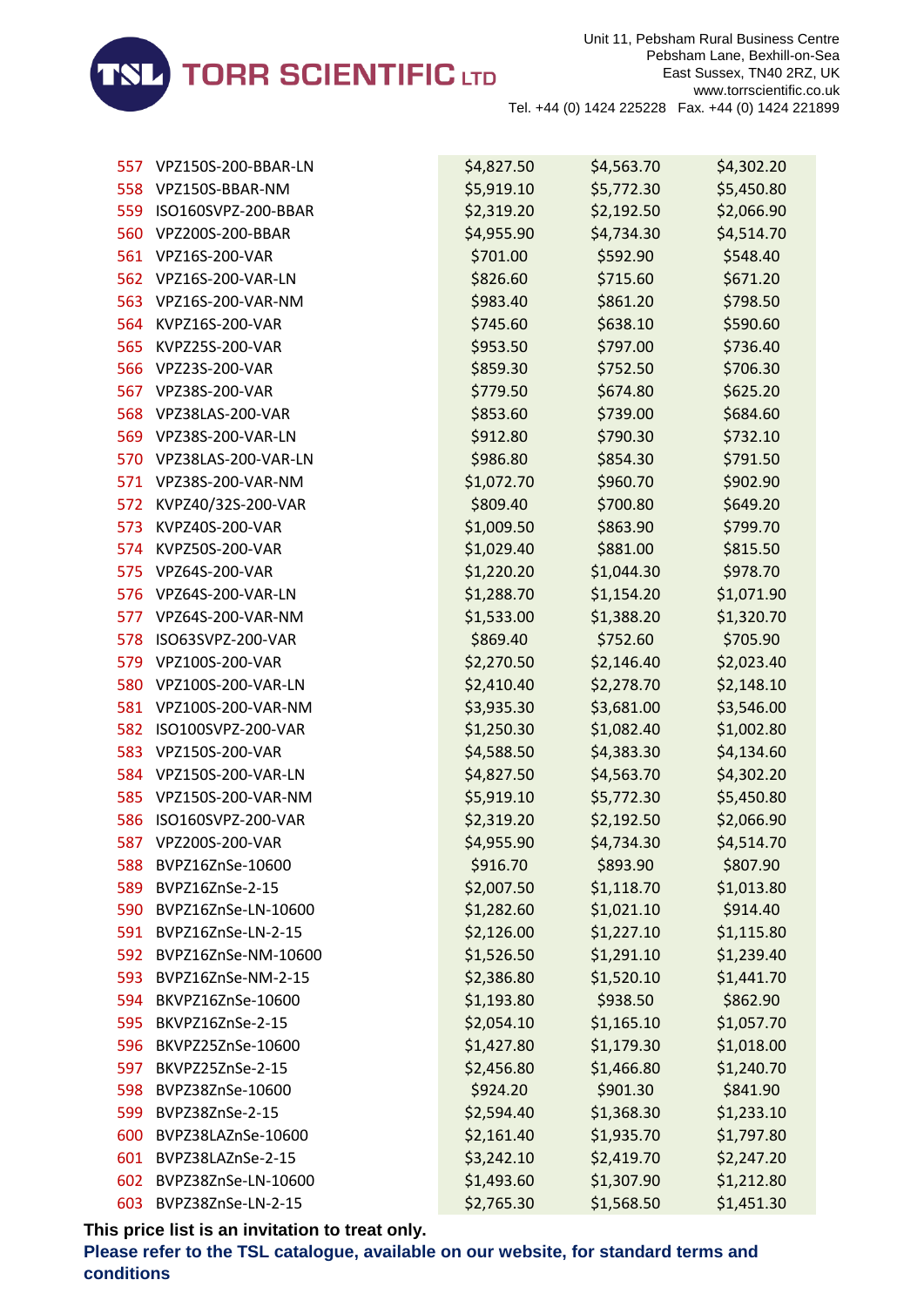

| 604 | BVPZ38LAZnSe-LN-10600 | \$2,099.00 | \$1,942.50 | \$1,745.90 |
|-----|-----------------------|------------|------------|------------|
| 605 | BVPZ38LAZnSe-LN-2-15  | \$3,158.50 | \$2,420.10 | \$2,189.30 |
| 606 | BVPZ38ZnSe-NM-10600   | \$1,924.10 | \$1,359.50 | \$1,257.50 |
| 607 | BVPZ38ZnSe-NM-2-15    | \$3,221.30 | \$1,634.80 | \$1,499.20 |
| 608 | BKVPZ40/32ZnSe-10600  | \$1,328.60 | \$1,123.80 | \$1,013.00 |
| 609 | BKVPZ40/32ZnSe-2-15   | \$2,625.70 | \$1,411.00 | \$1,248.00 |
| 610 | BKVPZ40ZnSe-10600     | \$2,259.20 | \$1,933.40 | \$1,789.60 |
| 611 | BKVPZ40ZnSe-2-15      | \$3,339.80 | \$2,426.20 | \$2,248.80 |
| 612 | BKVPZ50ZnSe-10600     | \$2,280.00 | \$1,973.90 | \$1,828.70 |
| 613 | BKVPZ50ZnSe-2-15      | \$3,360.70 | \$2,474.80 | \$2,262.90 |
| 614 | BVPZ64ZnSe-10600      | \$2,748.20 | \$2,625.30 | \$2,476.30 |
| 615 | BVPZ64ZnSe-2-15       | \$4,122.30 | \$3,281.70 | \$3,102.20 |
| 616 | BVPZ64ZnSe-LN-10600   | \$3,004.10 | \$2,720.30 | \$2,587.90 |
| 617 | BVPZ64ZnSe-LN-2-15    | \$4,351.20 | \$3,377.30 | \$3,188.30 |
| 618 | BVPZ64ZnSe-NM-10600   | \$3,259.70 | \$2,984.30 | \$2,840.40 |
| 619 | BVPZ64ZnSe-NM-2-15    | \$4,633.80 | \$3,642.80 | \$3,441.30 |
| 620 | BISO63VPZZnSe-10600   | \$2,177.00 | \$1,949.70 | \$1,810.70 |
| 621 | BISO63VPZZnSe-2-15    | \$3,257.70 | \$2,431.30 | \$2,258.00 |
| 622 | BVPZ100ZnSe-2-15      | \$7,837.50 | \$7,175.10 | \$6,829.40 |
| 623 | BVPZ100ZnSe-LN-2-15   | \$7,827.20 | \$7,165.70 | \$6,897.90 |
| 624 | BVPZ100ZnSe-NM-2-15   | \$9,661.60 | \$9,037.40 | \$8,610.20 |
| 625 | BISO100VPZZnSe-10600  | \$2,779.30 | \$2,655.10 | \$2,504.40 |
| 626 | BISO100VPZZnSe-2-15   | \$4,153.40 | \$3,306.40 | \$3,125.60 |
| 627 | BVPZ150ZnSe-2-15      | <b>POA</b> | <b>POA</b> | POA        |
| 628 | BVPZ150ZnSe-LN-2-15   | <b>POA</b> | <b>POA</b> | <b>POA</b> |
| 629 | BVPZ150ZnSe-NM-2-15   | <b>POA</b> | <b>POA</b> | POA        |
| 630 | BISO160VPZZnSe-2-15   | \$7,721.60 | \$7,069.10 | \$6,728.40 |
| 631 | BVPZ200ZnSe-2-15      | <b>POA</b> | <b>POA</b> | <b>POA</b> |
| 632 | <b>VP13</b>           | <b>POA</b> | <b>POA</b> | POA        |
| 633 | <b>VP19</b>           | <b>POA</b> | <b>POA</b> | POA        |
|     | 634 VP63              | <b>POA</b> | <b>POA</b> | <b>POA</b> |
| 635 | T <sub>6</sub>        | <b>POA</b> | <b>POA</b> | <b>POA</b> |
| 636 | T <sub>13</sub>       | <b>POA</b> | <b>POA</b> | POA        |
| 637 | T <sub>19</sub>       | <b>POA</b> | <b>POA</b> | <b>POA</b> |
| 638 | T <sub>25</sub>       | <b>POA</b> | <b>POA</b> | <b>POA</b> |
| 639 | <b>T38</b>            | <b>POA</b> | <b>POA</b> | <b>POA</b> |
| 640 | T64                   | <b>POA</b> | <b>POA</b> | <b>POA</b> |
| 641 | TB6                   | <b>POA</b> | <b>POA</b> | <b>POA</b> |
| 642 | <b>TB13</b>           | <b>POA</b> | <b>POA</b> | <b>POA</b> |
| 643 | <b>TB19</b>           | <b>POA</b> | <b>POA</b> | <b>POA</b> |
| 644 | <b>TB25</b>           | <b>POA</b> | <b>POA</b> | <b>POA</b> |
| 645 | <b>TB38</b>           | <b>POA</b> | <b>POA</b> | <b>POA</b> |
| 646 | <b>TB64</b>           | <b>POA</b> | <b>POA</b> | <b>POA</b> |
| 647 | <b>T13DT</b>          | <b>POA</b> | <b>POA</b> | <b>POA</b> |
| 648 | T38DT                 | <b>POA</b> | <b>POA</b> | <b>POA</b> |
| 649 | T64DT                 | <b>POA</b> | <b>POA</b> | <b>POA</b> |
| 650 | T6P                   | POA        | <b>POA</b> | POA        |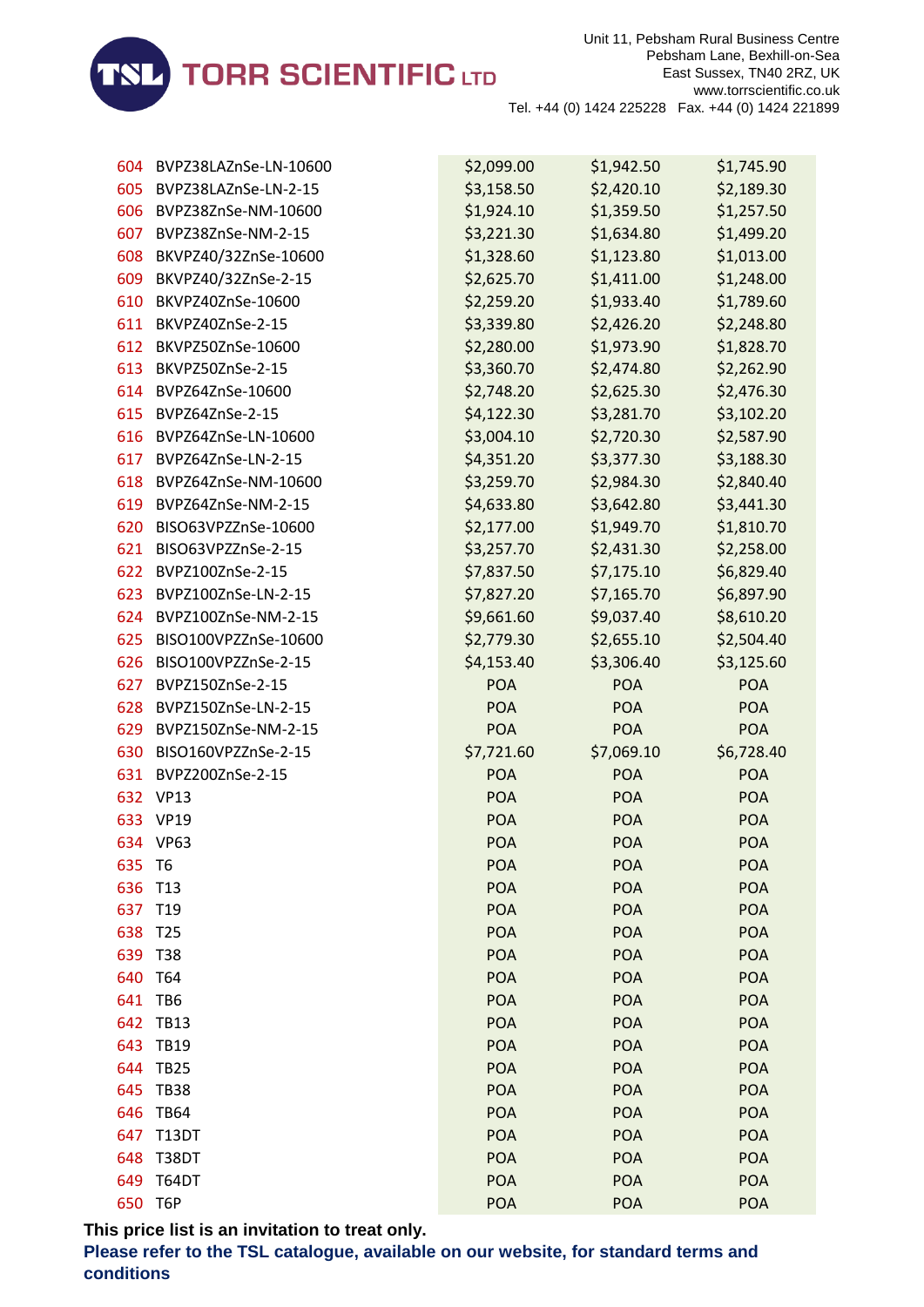

| 651 | <b>T13P</b>          | <b>POA</b> | <b>POA</b> | <b>POA</b> |
|-----|----------------------|------------|------------|------------|
| 652 | <b>T19P</b>          | <b>POA</b> | <b>POA</b> | <b>POA</b> |
| 653 | <b>T25P</b>          | <b>POA</b> | <b>POA</b> | <b>POA</b> |
| 654 | <b>T38P</b>          | <b>POA</b> | <b>POA</b> | <b>POA</b> |
| 655 | <b>T63P</b>          | <b>POA</b> | <b>POA</b> | <b>POA</b> |
| 656 | T6PB                 | <b>POA</b> | <b>POA</b> | <b>POA</b> |
| 657 | <b>T13PB</b>         | <b>POA</b> | <b>POA</b> | <b>POA</b> |
| 658 | <b>T19PB</b>         | <b>POA</b> | <b>POA</b> | <b>POA</b> |
| 659 | <b>T25PB</b>         | <b>POA</b> | <b>POA</b> | <b>POA</b> |
| 660 | <b>T38PB</b>         | <b>POA</b> | <b>POA</b> | <b>POA</b> |
| 661 | <b>T63PB</b>         | <b>POA</b> | <b>POA</b> | <b>POA</b> |
| 662 | <b>TSKF016000ANC</b> | \$4.00     | \$3.90     | \$3.70     |
| 663 | <b>TSKF016000AVC</b> | \$4.50     | \$4.40     | \$4.30     |
| 664 | <b>TSKF016000SNC</b> | \$4.40     | \$4.30     | \$4.10     |
| 665 | <b>TSKF016000SVC</b> | \$5.00     | \$4.90     | \$4.70     |
| 666 | <b>TSKF025000ANC</b> | \$4.70     | \$4.60     | \$4.50     |
| 667 | <b>TSKF025000AVC</b> | \$5.20     | \$5.00     | \$4.90     |
| 668 | <b>TSKF025000SNC</b> | \$6.50     | \$6.30     | \$6.10     |
| 669 | <b>TSKF025000SVC</b> | \$7.20     | \$7.00     | \$6.80     |
| 670 | <b>TSKF040000ANC</b> | \$5.60     | \$5.50     | \$5.30     |
| 671 | <b>TSKF040000AVC</b> | \$6.70     | \$6.50     | \$6.30     |
| 672 | <b>TSKF040000SNC</b> | \$7.20     | \$7.00     | \$6.80     |
| 673 | <b>TSKF040000SVC</b> | \$8.30     | \$8.10     | \$7.90     |
| 674 | <b>TSKF050000ANC</b> | \$10.10    | \$9.80     | \$9.50     |
| 675 | <b>TSKF050000AVC</b> | \$10.50    | \$10.20    | \$9.90     |
| 676 | <b>TSKF050000SNC</b> | \$10.30    | \$10.00    | \$9.70     |
| 677 | <b>TSKF050000SVC</b> | \$11.30    | \$11.00    | \$10.60    |
| 678 | <b>TSIS063000ANC</b> | \$23.30    | \$22.70    | \$21.90    |
| 679 | TSIS063000ANT        | \$23.70    | \$23.10    | \$22.30    |
| 680 | TSIS063000AVC        | \$25.30    | \$24.60    | \$23.80    |
| 681 | <b>TSIS063000AVT</b> | \$25.70    | \$25.00    | \$24.20    |
| 682 | <b>TSIS063000SNC</b> | \$31.60    | \$30.80    | \$29.70    |
| 683 | TSIS063000SNT        | \$34.60    | \$33.70    | \$32.50    |
| 684 | TSIS063000SVC        | \$32.30    | \$31.50    | \$30.40    |
| 685 | TSIS063000SVT        | \$39.90    | \$38.90    | \$37.50    |
| 686 | <b>TSIS080000ANC</b> | \$27.00    | \$26.30    | \$25.40    |
| 687 | <b>TSIS080000ANT</b> | \$29.60    | \$28.90    | \$27.90    |
| 688 | <b>TSIS080000AVC</b> | \$32.90    | \$32.10    | \$30.90    |
| 689 | <b>TSIS080000AVT</b> | \$35.50    | \$34.70    | \$33.40    |
| 690 | <b>TSIS080000SNC</b> | \$44.80    | \$43.70    | \$42.20    |
| 691 | <b>TSIS080000SNT</b> | \$49.40    | \$48.10    | \$46.40    |
| 692 | <b>TSIS080000SVC</b> | \$48.20    | \$47.00    | \$45.30    |
| 693 | <b>TSIS080000SVT</b> | \$53.10    | \$51.80    | \$50.00    |
| 694 | <b>TSIS100000ANC</b> | \$27.00    | \$26.30    | \$25.40    |
| 695 | TSIS100000ANT        | \$29.60    | \$28.90    | \$27.90    |
| 696 | TSIS100000AVC        | \$30.90    | \$30.10    | \$29.10    |
| 697 | TSIS100000AVT        | \$33.60    | \$32.70    | \$31.60    |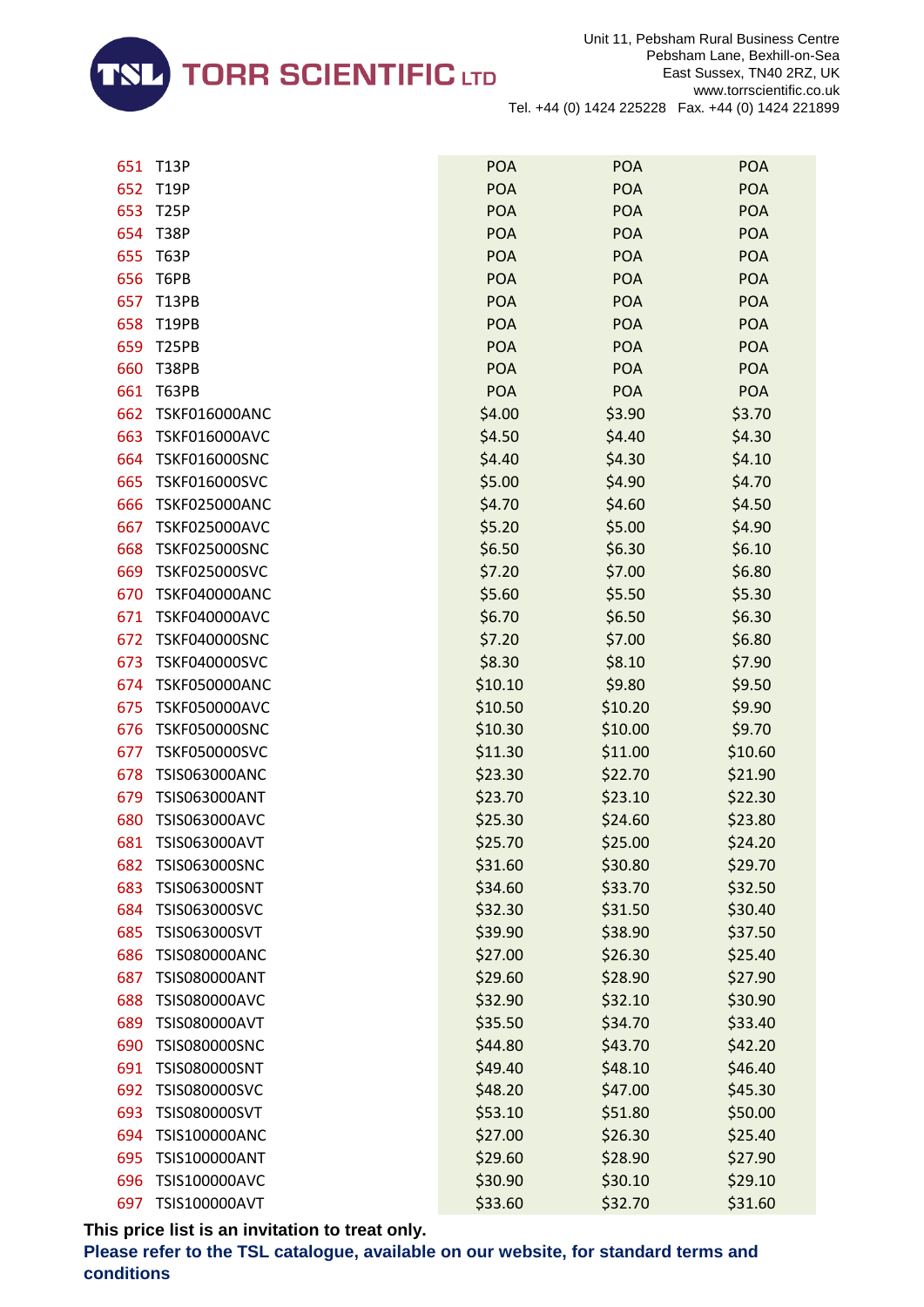

| 698 | <b>TSIS100000SNC</b> | \$41.50  | \$40.40  | \$39.00  |
|-----|----------------------|----------|----------|----------|
| 699 | TSIS100000SNT        | \$43.20  | \$42.10  | \$40.60  |
| 700 | TSIS100000SVC        | \$43.20  | \$42.10  | \$40.60  |
| 701 | TSIS100000SVT        | \$53.10  | \$51.80  | \$50.00  |
| 702 | <b>TSIS160000ANC</b> | \$35.00  | \$34.10  | \$32.90  |
| 703 | TSIS160000ANT        | \$37.90  | \$37.00  | \$35.70  |
| 704 | TSIS160000AVC        | \$36.50  | \$35.60  | \$34.40  |
| 705 | TSIS160000AVT        | \$43.40  | \$42.40  | \$40.90  |
| 706 | TSIS160000SNC        | \$69.70  | \$68.00  | \$65.60  |
| 707 | TSIS160000SNT        | \$73.00  | \$71.20  | \$68.70  |
| 708 | TSIS160000SVC        | \$49.80  | \$48.60  | \$46.90  |
| 709 | TSIS160000SVT        | \$71.10  | \$69.30  | \$66.80  |
| 710 | <b>TSIS200000ANC</b> | \$51.30  | \$50.10  | \$48.30  |
| 711 | <b>TSIS200000ANT</b> | \$53.80  | \$52.50  | \$50.60  |
| 712 | <b>TSIS200000AVC</b> | \$54.80  | \$53.40  | \$51.60  |
| 713 | TSIS200000AVT        | \$61.20  | \$59.70  | \$57.60  |
| 714 | <b>TSIS200000SNC</b> | \$106.60 | \$103.90 | \$100.20 |
| 715 | <b>TSIS200000SNT</b> | \$110.10 | \$107.30 | \$103.50 |
| 716 | TSIS200000SVC        | \$118.70 | \$115.80 | \$111.70 |
| 717 | TSIS200000SVT        | \$136.40 | \$133.00 | \$128.30 |
| 718 | <b>TSIS250000ANC</b> | \$67.10  | \$65.50  | \$63.10  |
| 719 | <b>TSIS250000ANT</b> | \$71.80  | \$70.00  | \$67.50  |
| 720 | <b>TSIS250000AVC</b> | \$74.30  | \$72.40  | \$69.90  |
| 721 | TSIS250000AVT        | \$77.00  | \$75.10  | \$72.40  |
| 722 | <b>TSIS250000SNC</b> | \$112.50 | \$109.70 | \$105.80 |
| 723 | TSIS250000SNT        | \$123.40 | \$120.40 | \$116.10 |
| 724 | TSIS250000SVC        | \$122.30 | \$119.30 | \$115.10 |
| 725 | TSIS250000SVT        | \$128.30 | \$125.10 | \$120.70 |
| 726 | <b>TSCF016016CUG</b> | \$12.30  | \$12.00  | \$11.60  |
| 727 | <b>TSCF016016CUA</b> | \$12.30  | \$12.00  | \$11.60  |
| 728 | TSCF016016CUA-1      | \$3.80   | \$3.70   | \$3.60   |
| 729 | <b>TSCF035037CUG</b> | \$17.30  | \$16.90  | \$16.30  |
| 730 | <b>TSCF035037CUA</b> | \$21.10  | \$20.60  | \$19.90  |
| 731 | TSCF035037CUA-1      | \$5.30   | \$5.20   | \$5.00   |
| 732 | <b>TSCF063063CUG</b> | \$36.70  | \$35.80  | \$34.60  |
| 733 | <b>TSCF063063CUA</b> | \$31.40  | \$30.60  | \$29.60  |
| 734 | TSCF063063CUA-1      | \$6.80   | \$6.60   | \$6.40   |
| 735 | TSCF100102CUG        | \$51.30  | \$50.10  | \$48.30  |
| 736 | TSCF100102CUA        | \$42.20  | \$41.10  | \$39.70  |
| 737 | TSCF100102CUA-1      | \$9.80   | \$9.60   | \$9.20   |
| 738 | <b>TSCF150153CUG</b> | \$35.70  | \$34.80  | \$33.60  |
| 739 | <b>TSCF150153CUA</b> | \$62.90  | \$61.30  | \$59.20  |
| 740 | TSCF150153CUA-1      | \$21.10  | \$20.60  | \$19.80  |
| 741 | <b>TSKF016000ABK</b> | \$7.20   | \$7.00   | \$6.80   |
| 742 | <b>TSKF016000SBK</b> | \$7.30   | \$7.10   | \$6.80   |
| 743 | <b>TSKF025000ABK</b> | \$7.90   | \$7.70   | \$7.50   |
| 744 | <b>TSKF025000SBK</b> | \$8.10   | \$7.90   | \$7.70   |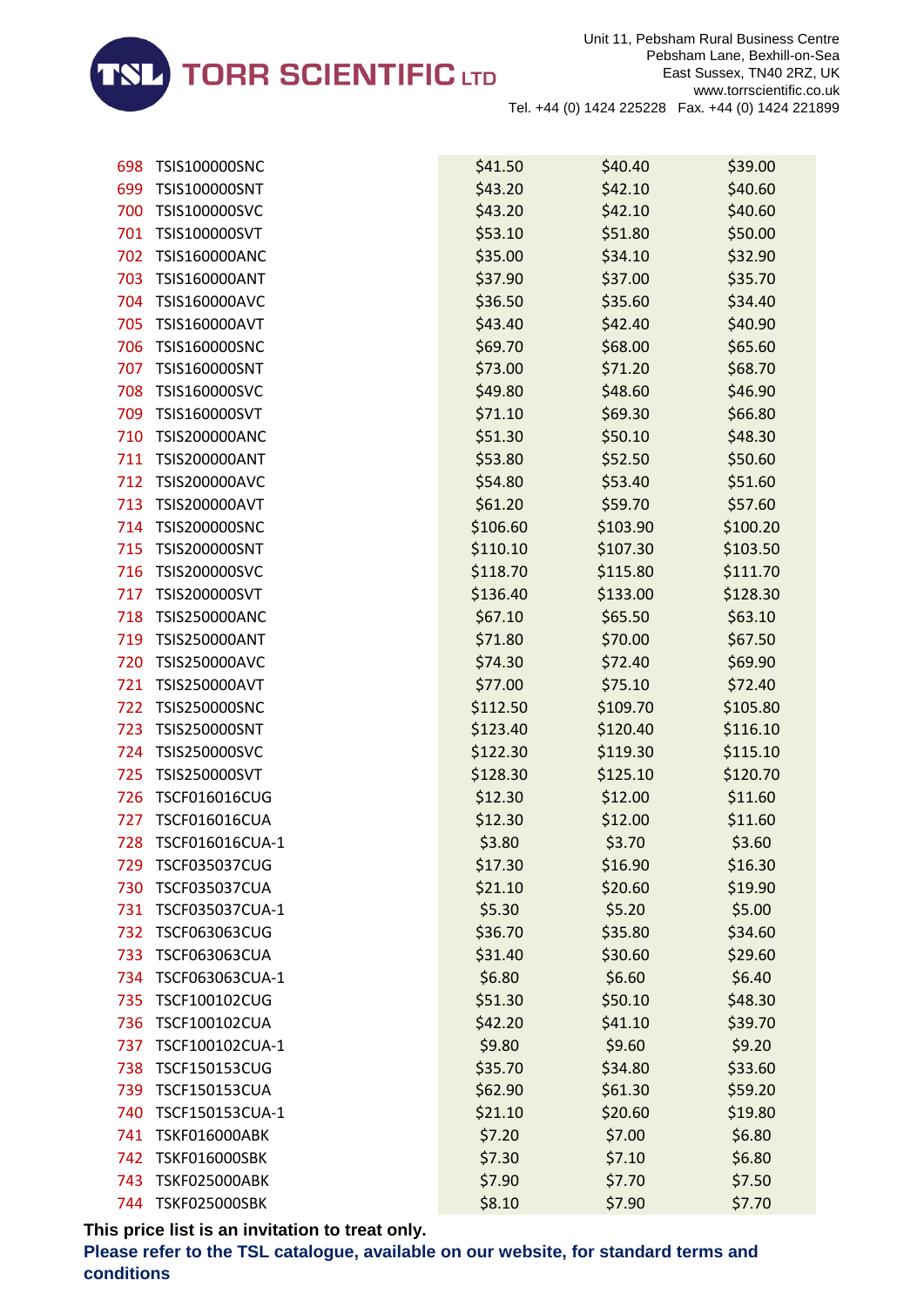

| 745 | <b>TSKF040000ABK</b> | \$9.50      | \$9.30     | \$9.00     |
|-----|----------------------|-------------|------------|------------|
| 746 | <b>TSKF040000SBK</b> | \$9.90      | \$9.70     | \$9.40     |
| 747 | <b>TSKF050000ABK</b> | \$20.10     | \$19.60    | \$18.90    |
| 748 | <b>TSKF050000SBK</b> | \$20.50     | \$20.00    | \$19.30    |
| 749 | TSIS063000SBK        | \$51.10     | \$49.90    | \$48.10    |
| 750 | <b>TSIS080000SBK</b> | \$69.70     | \$68.00    | \$65.60    |
| 751 | <b>TSIS100000SBK</b> | \$65.40     | \$63.80    | \$61.60    |
| 752 | TSIS160000SBK        | \$107.40    | \$104.80   | \$101.00   |
| 753 | <b>TSIS200000SBK</b> | \$247.10    | \$241.00   | \$232.40   |
| 754 | <b>TSIS250000SBK</b> | \$284.40    | \$277.40   | \$267.60   |
| 755 | <b>TSCF016000SBK</b> | \$18.20     | \$17.70    | \$17.10    |
| 756 | <b>TSCF016000LBK</b> | \$57.70     | \$56.30    | \$54.30    |
| 757 | <b>TSCF035000SBK</b> | \$19.90     | \$19.40    | \$18.70    |
| 758 | <b>TSCF035000LBK</b> | \$97.80     | \$95.40    | \$92.00    |
| 759 | <b>TSCF063000SBK</b> | \$62.30     | \$60.80    | \$58.60    |
| 760 | <b>TSCF063000LBK</b> | \$331.80    | \$323.60   | \$312.10   |
| 761 | <b>TSCF100000SBK</b> | \$106.50    | \$103.90   | \$100.20   |
| 762 | <b>TSCF100000LBK</b> | \$581.80    | \$567.40   | \$547.30   |
| 763 | <b>TSCF150000SBK</b> | \$175.30    | \$171.00   | \$164.90   |
| 764 | <b>TSCF150000LBK</b> | POA         | <b>POA</b> | <b>POA</b> |
| 765 | <b>TSKF016000ASC</b> | \$4.90      | \$4.80     | \$4.70     |
| 766 | <b>TSKF025000ASC</b> | \$6.20      | \$6.00     | \$5.80     |
| 767 | <b>TSKF040000ASC</b> | \$7.10      | \$6.90     | \$6.70     |
| 768 | <b>TSKF050000ASC</b> | \$9.70      | \$9.40     | \$9.10     |
| 769 | <b>TSIS063250DCS</b> | \$8.20      | \$8.00     | \$7.70     |
| 770 | <b>TSIS063100DCA</b> | \$4.70      | \$4.60     | \$4.50     |
| 771 | TSIS160250DCA        | \$6.30      | \$6.20     | \$6.00     |
| 772 | <b>TSCF004020NBW</b> | \$17.10     | \$16.70    | \$16.10    |
| 773 | TSCF004035NBW        | \$18.40     | \$18.00    | \$17.40    |
| 774 | <b>TSCF006035NBW</b> | \$21.30     | \$20.80    | \$20.00    |
| 775 | <b>TSCF006050NBW</b> | \$25.60     | \$25.00    | \$24.10    |
| 776 | <b>TSCF008045NBW</b> | \$31.90     | \$31.10    | \$30.00    |
| 777 | <b>TSCF008050NBW</b> | \$34.10     | \$33.20    | \$32.10    |
| 778 | <b>TSCF008060NBW</b> | \$38.40     | \$37.40    | \$36.10    |
| 779 | <b>TSCF008070NBW</b> | \$46.90     | \$45.70    | \$44.10    |
| 780 | ATC-8PC              | \$14,195.80 | <b>POA</b> | <b>POA</b> |
| 781 | ATC-10PC             | \$16,909.00 | <b>POA</b> | <b>POA</b> |
| 782 | ATC-12PC             | \$19,620.70 | <b>POA</b> | <b>POA</b> |
| 783 | ATC-8PU              | <b>POA</b>  | <b>POA</b> | <b>POA</b> |
| 784 | ATC-10PU             | <b>POA</b>  | <b>POA</b> | <b>POA</b> |
| 785 | ATC-12PU             | <b>POA</b>  | <b>POA</b> | <b>POA</b> |
| 786 | VPS38                | <b>POA</b>  | <b>POA</b> | <b>POA</b> |
| 787 | VPS64                | <b>POA</b>  | <b>POA</b> | <b>POA</b> |
| 788 | <b>VPS100</b>        | <b>POA</b>  | <b>POA</b> | <b>POA</b> |
| 789 | <b>VPS150</b>        | <b>POA</b>  | <b>POA</b> | <b>POA</b> |
| 790 | VPS38AC              | <b>POA</b>  | <b>POA</b> | <b>POA</b> |
| 791 | VPS64AC              | <b>POA</b>  | <b>POA</b> | <b>POA</b> |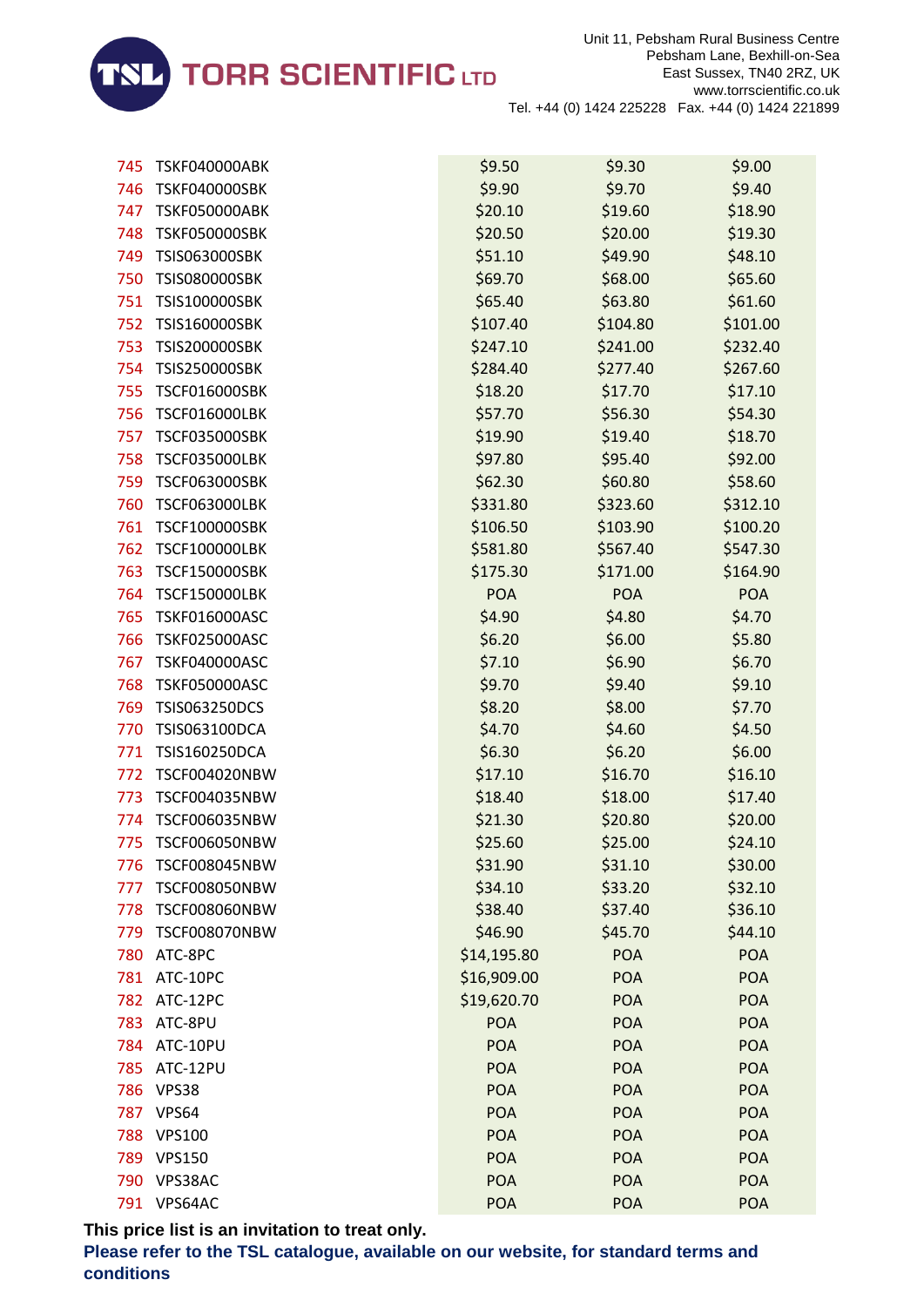

| 792 | VPS100AC             | <b>POA</b> | <b>POA</b> | <b>POA</b> |
|-----|----------------------|------------|------------|------------|
| 793 | VPS150AC             | <b>POA</b> | <b>POA</b> | <b>POA</b> |
| 794 | <b>LFW50</b>         | <b>POA</b> | <b>POA</b> | <b>POA</b> |
| 795 | LFW75                | <b>POA</b> | <b>POA</b> | <b>POA</b> |
| 796 | <b>LFW100</b>        | <b>POA</b> | <b>POA</b> | <b>POA</b> |
| 797 | <b>LFW120</b>        | <b>POA</b> | <b>POA</b> | <b>POA</b> |
| 798 | <b>TSCF038020SCB</b> | <b>POA</b> | <b>POA</b> | <b>POA</b> |
| 799 | <b>TSCF038020LCB</b> | <b>POA</b> | <b>POA</b> | <b>POA</b> |
| 800 | <b>TSKF040020SCB</b> | <b>POA</b> | <b>POA</b> | <b>POA</b> |
| 801 | <b>TSCF038034SCB</b> | <b>POA</b> | <b>POA</b> | <b>POA</b> |
| 802 | <b>TSCF038034LCB</b> | <b>POA</b> | <b>POA</b> | <b>POA</b> |
| 803 | <b>TSKF040034SCB</b> | <b>POA</b> | <b>POA</b> | <b>POA</b> |
| 804 | TSCF016001BNC        | \$184.70   | \$180.20   | \$173.80   |
| 805 | <b>TSCF035001BNC</b> | \$199.30   | \$194.30   | \$187.40   |
| 806 | <b>TSCF035002BNC</b> | \$337.30   | \$328.90   | \$317.30   |
| 807 | <b>TSCF035004BNC</b> | \$608.00   | \$592.90   | \$571.90   |
| 808 | <b>TSKF016001BNC</b> | \$174.80   | \$170.50   | \$164.40   |
| 809 | <b>TSKF025001BNC</b> | \$183.00   | \$178.40   | \$172.10   |
| 810 | <b>TSKF040001BNC</b> | \$179.50   | \$175.00   | \$168.90   |
| 811 | <b>TSKF040002BNC</b> | \$313.90   | \$306.10   | \$295.30   |
| 812 | <b>TSCF016001SHV</b> | \$290.40   | \$283.20   | \$273.10   |
| 813 | <b>TSCF035001SHV</b> | \$299.40   | \$292.00   | \$281.70   |
| 814 | <b>TSCF035002SHV</b> | \$515.80   | \$503.00   | \$485.20   |
| 815 | <b>TSCF035004SHV</b> | \$948.50   | \$925.00   | \$892.30   |
| 816 | TSKF016001SHV        | \$276.80   | \$269.90   | \$260.40   |
| 817 | <b>TSKF025001SHV</b> | \$286.80   | \$279.70   | \$269.80   |
| 818 | TSKF040001SHV        | \$302.30   | \$294.80   | \$284.30   |
| 819 | <b>TSKF040002SHV</b> | \$518.60   | \$505.80   | \$487.90   |
| 820 | VPZ16ITOP22          | \$948.90   | \$802.60   | \$751.70   |
| 821 | VPZ16ITOP22LG        | \$1,025.50 | \$867.40   | \$822.50   |
| 822 | VPZ16ITOP22-LN       | \$1,027.50 | \$869.10   | \$824.10   |
| 823 | VPZ16ITOP22LG-LN     | \$1,104.10 | \$944.90   | \$896.50   |
| 824 | VPZ38ITOP22          | \$947.10   | \$830.30   | \$778.00   |
| 825 | VPZ38ITOP22LG        | \$989.80   | \$896.30   | \$872.30   |
| 826 | VPZ38ITOP22-LN       | \$1,056.90 | \$946.50   | \$910.50   |
| 827 | VPZ38ITOP22LG-LN     | \$1,110.80 | \$1,039.00 | \$989.90   |
| 828 | VPZ64ITOP22          | \$1,063.80 | \$942.10   | \$905.90   |
| 829 | VPZ64ITOP22LG        | \$1,204.20 | \$1,090.40 | \$1,037.40 |
| 830 | VPZ64ITOP22-LN       | \$1,233.40 | \$1,116.90 | \$1,062.50 |
| 831 | VPZ64ITOP22LG-LN     | \$1,373.80 | \$1,257.70 | \$1,210.70 |
| 832 | VPZ100ITOP22         | \$1,647.30 | \$1,540.90 | \$1,500.70 |
| 833 | VPZ100ITOP22LG       | \$1,875.90 | \$1,754.70 | \$1,708.90 |
| 834 | VPZ100ITOP22-LN      | \$1,876.20 | \$1,755.00 | \$1,709.20 |
| 835 | VPZ100ITOP22LG-LN    | \$2,104.80 | \$1,968.80 | \$1,917.40 |
| 836 | VPZ150ITOP22         | \$2,045.60 | \$1,913.40 | \$1,863.50 |
| 837 | VPZ150ITOP22LG       | \$2,442.00 | \$2,284.20 | \$2,224.60 |
| 838 | VPZ150ITOP22-LN      | \$2,419.30 | \$2,166.70 | \$2,132.10 |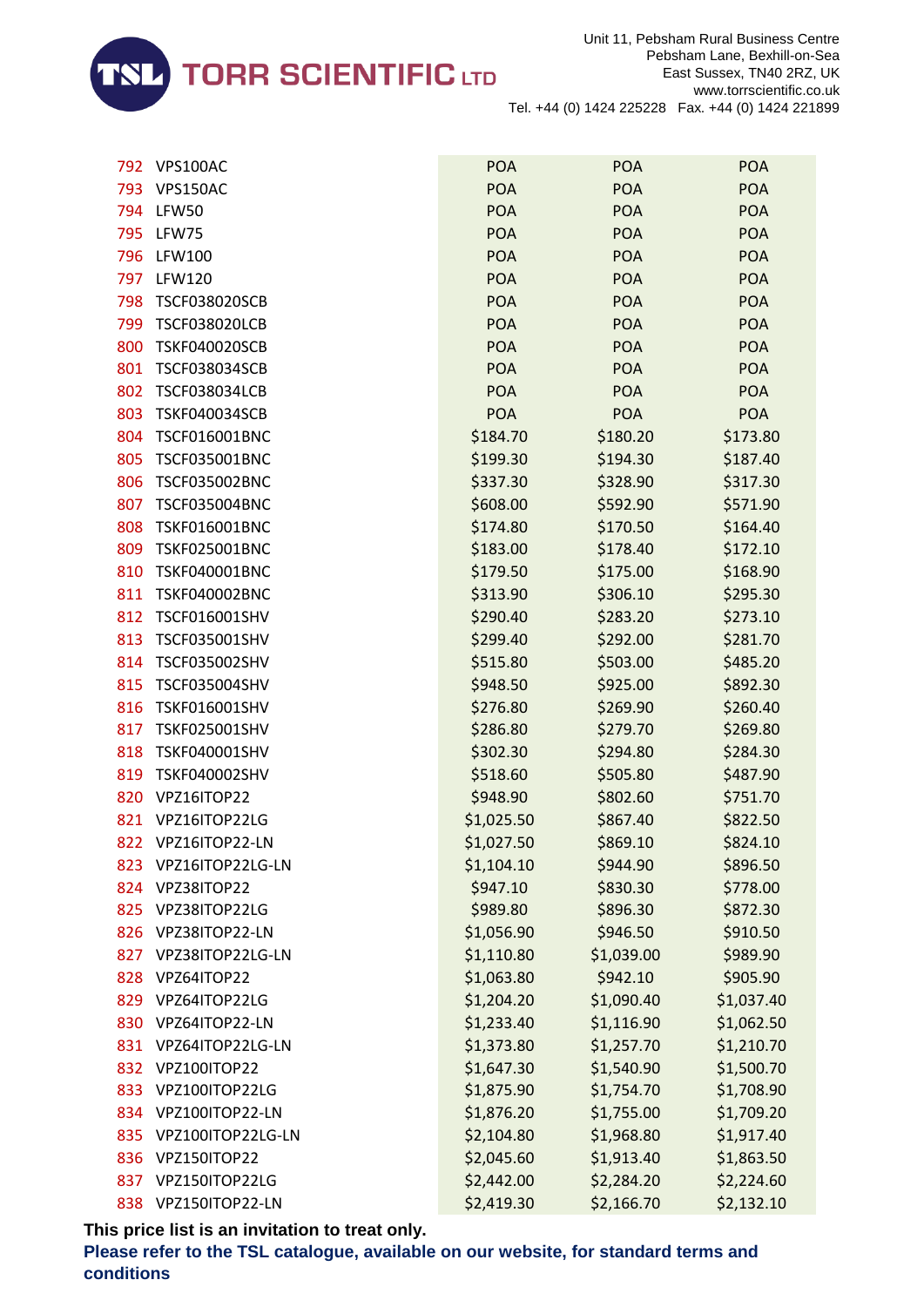

|      | 839 VPZ150ITOP22LG-LN | \$2,730.80 | \$2,554.40 | \$2,487.70 |
|------|-----------------------|------------|------------|------------|
| 840  | BVPZ100QSPAR-NM       | \$3,776.70 | \$3,635.90 | <b>POA</b> |
| 841  | BVPZ150CaF2           | \$4,631.60 | <b>POA</b> | <b>POA</b> |
|      | 842 BVPZ150CaF2-89mm  | \$2,249.80 | <b>POA</b> | <b>POA</b> |
| 843  | BVPZ150ZnS            | \$5,528.30 | <b>POA</b> | <b>POA</b> |
| 844  | BVPZ38                | <b>POA</b> | <b>POA</b> | <b>POA</b> |
| 845  | BVPZ38AR              | <b>POA</b> | <b>POA</b> | <b>POA</b> |
| 846  | BVPZ38AR-LN           | <b>POA</b> | <b>POA</b> | <b>POA</b> |
| 847  | BVPZ38AR-NM           | <b>POA</b> | <b>POA</b> | <b>POA</b> |
| 848  | BVPZ38CaF2-DS         | \$675.00   | <b>POA</b> | <b>POA</b> |
| 849  | BVPZ38LiF2            | \$921.70   | <b>POA</b> | <b>POA</b> |
|      | 850 BVPZ38LiF2-DS     | \$1,008.80 | <b>POA</b> | <b>POA</b> |
|      | 851 BVPZ38MgF2-BBAR   | \$1,151.00 | <b>POA</b> | <b>POA</b> |
|      | 852 BVPZ38MgF2-VAR    | \$1,151.00 | <b>POA</b> | <b>POA</b> |
| 853  | BVPZ38QSPAR-NM        | \$1,521.20 | \$1,304.90 | \$1,246.80 |
|      | 854 BVPZ38VAR-LN      | <b>POA</b> | <b>POA</b> | <b>POA</b> |
|      | 855 BVPZ38VAR-NM      | \$1,051.40 | \$1,030.40 | \$1,019.90 |
|      | 856 BVPZ64NQZBBAR-NM  | \$2,482.00 | <b>POA</b> | <b>POA</b> |
| 857  | BVPZ64QBBAR-NM        | \$1,552.50 | \$1,421.30 | \$1,106.80 |
| 858  | BVPZ64QSPAR-NM        | \$2,178.70 | \$1,843.40 | #VALUE!    |
| 859  | BVPZ64ZnS             | <b>POA</b> | <b>POA</b> | <b>POA</b> |
| 860  | ISO200VPZ             | \$595.10   | \$583.20   | \$571.30   |
| 861  | ISO250QVPZ-183        | \$4,945.10 | <b>POA</b> | <b>POA</b> |
| 862  | ISO250QVPZBBAR-183    | \$6,117.90 | <b>POA</b> | <b>POA</b> |
| 863  | KVPZ40/32             | \$112.00   | \$107.50   | \$103.10   |
|      | 864 VPR38-111-Q-NM    | <b>POA</b> | <b>POA</b> | <b>POA</b> |
| 865  | VPR64-138-Q-NM        | <b>POA</b> | <b>POA</b> | <b>POA</b> |
| 866  | VPZ100ITOP11          | \$1,647.30 | \$1,540.90 | \$1,500.70 |
| 867  | VPZ100ITOP11LG        | \$1,875.90 | \$1,754.70 | \$1,708.90 |
|      | 868 VPZ100ITOP11LG-LN | \$2,104.80 | \$1,968.80 | \$1,917.40 |
|      | 869 VPZ100ITOP11-LN   | \$1,876.20 | \$1,755.00 | \$1,709.20 |
| 870. | VPZ100ITOP43          | \$1,647.30 | \$1,540.90 | \$1,500.70 |
| 871  | VPZ100ITOP43LG        | \$1,875.90 | \$1,754.70 | \$1,708.90 |
| 872  | VPZ100ITOP43LG-LN     | \$2,104.80 | \$1,968.80 | \$1,917.40 |
| 873  | VPZ100ITOP43-LN       | \$1,876.20 | \$1,755.00 | \$1,709.20 |
| 874  | VPZ100ITOP46          | \$1,647.30 | \$1,540.90 | \$1,500.70 |
| 875  | VPZ100ITOP46LG        | \$1,875.90 | \$1,754.70 | \$1,708.90 |
| 876  | VPZ100ITOP46LG-LN     | \$2,104.80 | \$1,968.80 | \$1,917.40 |
| 877  | VPZ100ITOP46-LN       | \$1,876.20 | \$1,755.00 | \$1,709.20 |
| 878  | VPZ100Q-NM-ITO        | \$2,075.80 | <b>POA</b> | <b>POA</b> |
| 879  | VPZ100QSPAR           | \$2,796.90 | \$2,553.10 | \$2,311.10 |
| 880  | VPZ100QSPAR-LN        | \$3,040.80 | \$3,635.90 | <b>POA</b> |
| 881  | VPZ100QSPAR-NM        | \$3,776.70 | \$3,635.90 | <b>POA</b> |
| 882  | <b>VPZ100Q-TI</b>     | \$1,713.50 | \$1,688.00 | \$1,662.50 |
| 883  | <b>VPZ100S-TI</b>     | \$2,885.90 | \$2,699.00 | \$2,601.30 |
| 884  | VPZ150ITOP11          | \$2,045.60 | \$1,913.40 | \$1,863.50 |
| 885  | VPZ150ITOP11LG        | \$2,442.00 | \$2,284.20 | \$2,224.60 |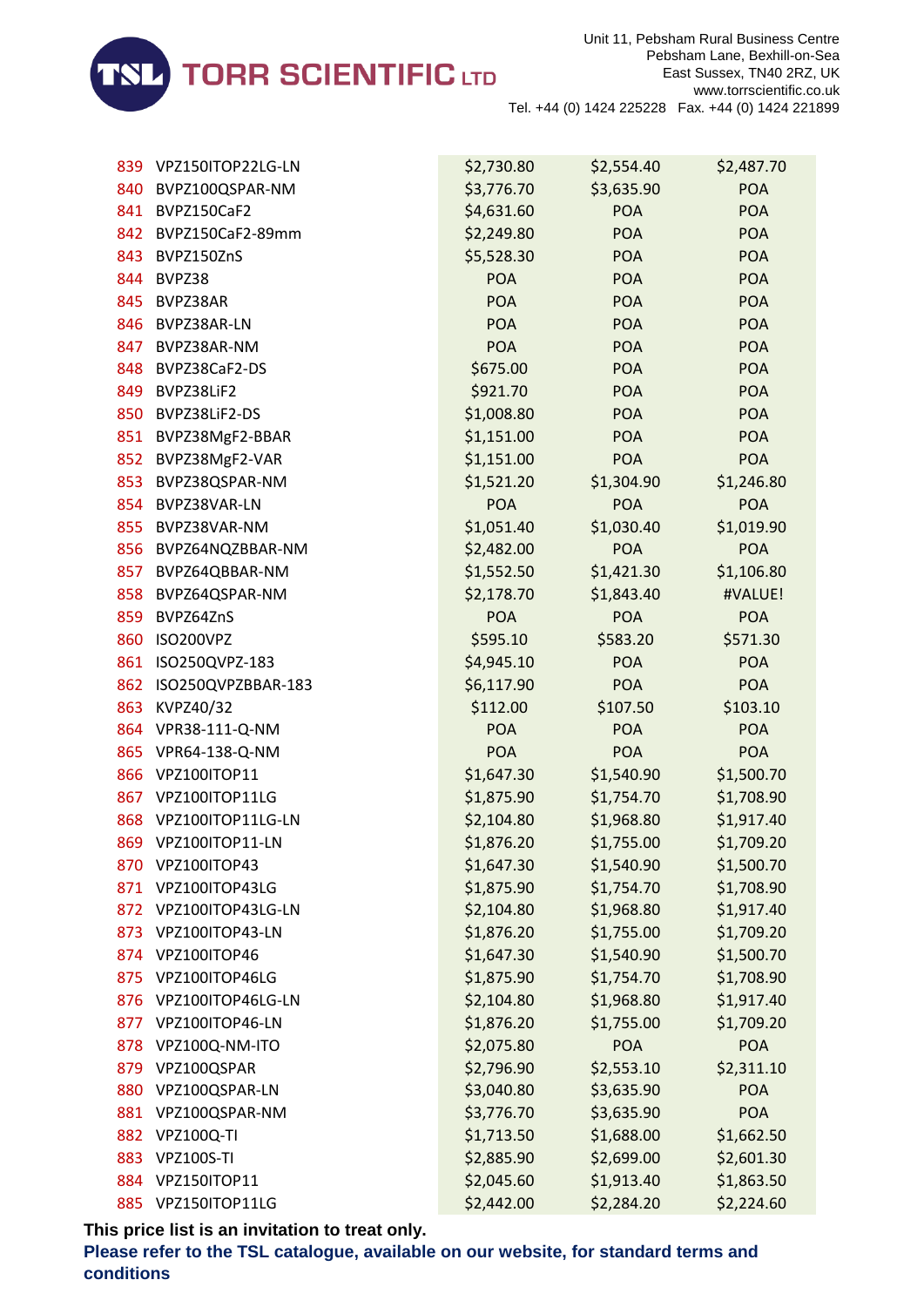

| 886 | VPZ150ITOP11LG-LN                | \$2,730.80 | \$2,554.40 | \$2,487.70 |
|-----|----------------------------------|------------|------------|------------|
| 887 | VPZ150ITOP11-LN                  | \$2,419.30 | \$2,166.70 | \$2,132.10 |
| 888 | VPZ150ITOP43                     | \$2,045.60 | \$1,913.40 | \$1,863.50 |
| 889 | VPZ150ITOP43LG                   | \$2,442.00 | \$2,284.20 | \$2,224.60 |
| 890 | VPZ150ITOP43LG-LN                | \$2,730.80 | \$2,554.40 | \$2,487.70 |
| 891 | VPZ150ITOP43-LN                  | \$2,419.30 | \$2,166.70 | \$2,132.10 |
| 892 | VPZ150ITOP46                     | \$2,045.60 | \$1,913.40 | \$1,863.50 |
| 893 | VPZ150ITOP46LG                   | \$2,442.00 | \$2,284.20 | \$2,224.60 |
| 894 | VPZ150ITOP46LG-LN                | \$2,730.80 | \$2,554.40 | \$2,487.70 |
| 895 | VPZ150ITOP46-LN                  | \$2,419.30 | \$2,166.70 | \$2,132.10 |
| 896 | <b>VPZ150Q-TI</b>                | \$2,944.00 | \$2,724.50 | \$2,565.90 |
| 897 | <b>VPZ150S-TI</b>                | \$4,627.70 | \$4,513.00 | \$4,260.90 |
| 898 | VPZ16LA                          | <b>POA</b> | <b>POA</b> | <b>POA</b> |
| 899 | VPZ16QSPAR                       | \$1,178.60 | \$974.00   | \$878.20   |
| 900 | VPZ16QSPAR-LN                    | \$1,299.10 | \$1,072.70 | \$974.00   |
| 901 | VPZ16QSPAR-NM                    | \$1,406.50 | \$1,196.00 | \$1,094.40 |
| 902 | VPZ16Q-TI                        | \$376.70   | \$366.80   | \$358.30   |
|     | 903 VPZ16S-TI                    | \$471.60   | \$450.30   | \$429.10   |
| 904 | VPZ200QLN-183                    | <b>POA</b> | <b>POA</b> | <b>POA</b> |
| 905 | VPZ250Q-183                      | \$5,322.50 | <b>POA</b> | <b>POA</b> |
| 906 | VPZ38ALP11                       | \$1,415.20 | <b>POA</b> | <b>POA</b> |
| 907 | VPZ38ALP22                       | \$1,415.20 | <b>POA</b> | <b>POA</b> |
| 908 | VPZ38ALP43                       | \$1,415.20 | POA        | POA        |
| 909 | VPZ38ALP46                       | \$1,415.20 | POA        | <b>POA</b> |
| 910 | VPZ38ITOP11                      | \$947.80   | \$830.30   | \$778.00   |
| 911 | VPZ38ITOP43                      | \$947.10   | \$830.30   | \$778.00   |
| 912 | VPZ38ITOP46                      | \$947.10   | \$830.30   | \$778.00   |
|     | 913 VPZ38LASAR [Note 300°C max]  | \$593.70   | POA        | <b>POA</b> |
| 914 | VPZ38LASBBAR [Note 300°C max]    | \$878.20   | <b>POA</b> | POA        |
| 915 | VPZ38LASSPAR [Note 300°C max]    | \$1,377.50 | POA        | <b>POA</b> |
|     | 916 VPZ38LASVAR [Note 300°C max] | \$878.20   | <b>POA</b> | <b>POA</b> |
|     | 917 VPZ38LASWAR [Note 300°C max] | \$1,126.40 | <b>POA</b> | <b>POA</b> |
| 918 | VPZ38QSPAR                       | \$1,216.40 | \$1,014.60 | \$913.00   |
| 919 | VPZ38QSPAR-NM                    | \$1,521.20 | \$1,304.90 | \$1,246.80 |
| 920 | VPZ38Q-TI                        | \$482.90   | \$465.90   | \$454.60   |
| 921 | VPZ38SAR [Note 300°C max]        | \$542.90   | <b>POA</b> | <b>POA</b> |
| 922 | VPZ38SBBAR [Note 300°C max]      | \$828.80   | <b>POA</b> | <b>POA</b> |
| 923 | VPZ38SSPAR [Note 300°C max]      | \$1,326.70 | <b>POA</b> | <b>POA</b> |
| 924 | VPZ38S-TI                        | \$558.00   | \$543.80   | \$529.60   |
| 925 | VPZ38SVAR [Note 300°C max]       | \$828.80   | <b>POA</b> | <b>POA</b> |
| 926 | VPZ38SWAR [Note 300°C max]       | \$1,075.60 | <b>POA</b> | <b>POA</b> |
| 927 | VPZ64ITOP11                      | \$1,063.80 | \$942.10   | \$905.90   |
| 928 | VPZ64ITOP11LG                    | \$1,204.20 | \$1,090.40 | \$1,037.40 |
| 929 | VPZ64ITOP11LG-LN                 | \$1,373.80 | \$1,257.70 | \$1,210.70 |
| 930 | VPZ64ITOP11-LN                   | \$1,233.40 | \$1,116.90 | \$1,062.50 |
| 931 | VPZ64ITOP43                      | \$1,063.80 | \$942.10   | \$905.90   |
|     | 932 VPZ64ITOP43LG                | \$1,204.20 | \$1,090.40 | \$1,037.40 |